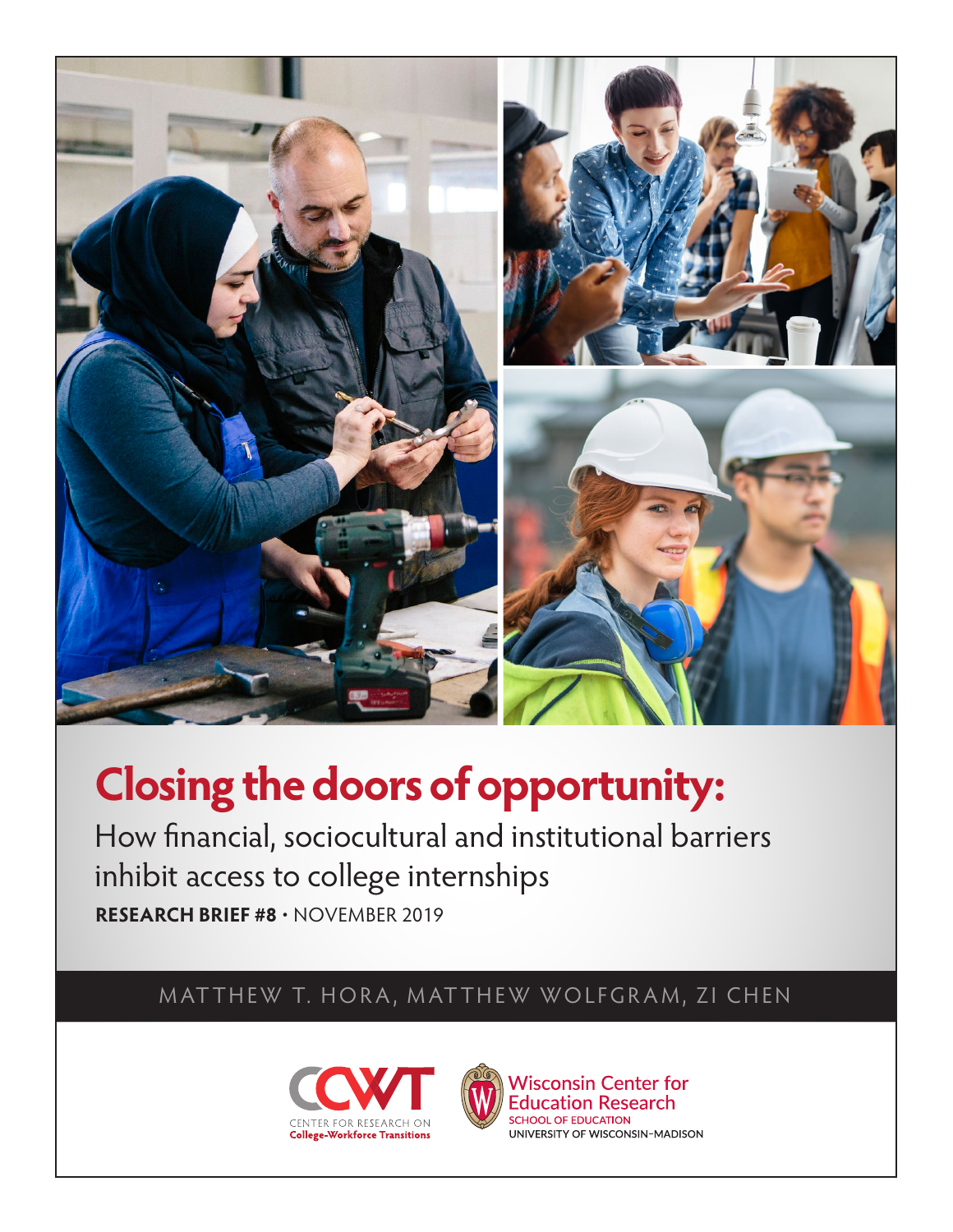## **Introduction**

Internships are widely perceived as influential co-curricular experiences that provide benefits to students, educators, and employers alike—a veritable "win-win-win" situation (Knemeyer & Murphy, 2002). This view of internships is based on the notion that they can cultivate valuable professional experiences and networks for students, provide educators with a venue for students to translate academic knowledge to real-world situations, and supply employers with a steady stream of new talent (National Association of Colleges & Employers, 2018a). As a result, internships have been labeled a "high-impact practice" (HIP) that colleges and universities should promote as an important, if not essential, part of the college experience (Kuh, 2008).

These potentially transformative experiences may not be available to all students, however, particularly low-income and/ or first-generation students who may lack the financial and/or social capital to identify and then complete an internship (Curiale, 2009; Finley & McNair, 2013; Perlin, 2002). Financial obstacles include the prevalence of unpaid internships, which are untenable for students without ample financial resources, and the considerable relocation and living expenses incurred for non-local interns (Ashley, Duberley, Sommerlad, & Scholarios, 2015). While stories of extraordinary situations such as the unpaid United Nations intern living in a tent in the expensive city of Geneva (Foulkes, 2015) may suggest that these incidents are rare, there are growing concerns that there are significant numbers of students who are "working multiple part-time jobs, taking out additional loans, or even skipping meals" in order to add the all-important internship to their resume (Curiale, 2009, p. 1536). Consequently, some worry that internships may represent yet another vehicle for reproducing privilege and power for well-connected and wealthy students (Boulton, 2015; Curiale, 2009; Perlin, 2012).

Yet few empirical studies have examined the nature and extent of barriers to internship participation faced by college students. Promising lines of inquiry have explored how financial (Barnett-Vanes, Kedia, & Anyangwe, 2014; Shade & Jacobson, 2015), socio-cultural (Boulton, 2015; Frenette, 2013), and institutional (Allen, Quinn, Hollingworth & Rose, 2013) factors can inhibit student participation in internships. In this paper we build upon these studies to examine the barriers to internships faced by students in five U.S. postsecondary institutions. In this mixed methods study, we collected survey (n=1,549), focus

Few empirical studies have examined the nature and extent of barriers to internship participation faced by college students.

group, and interview (n=100) data from students at three comprehensive universities, one Historically Black College and University (HBCU), and one technical college in the U.S. states of Maryland, South Carolina and Wisconsin. These data were analyzed using chi-square, logistic regression, and inductive theme identification techniques to address the following questions:

#### **RESEARCH QUESTIONS**

- (1) What types of barriers keep students from participating in internships?
- (2) How, if at all, do these barriers vary across different socio-economic situations and student demographics?
- (3) What are the mechanisms by which these barriers obstruct access to internships?

To interpret and explain the results of our study, we draw on social and cultural capital theory (Bourdieu 1977; 1986; Lin, 2001), which emphasizes how differential access to resources, networks, and knowledge facilitates and constrains access to opportunity, class mobility, and power. In doing so, while we recognize that in some cases solutions may entail providing new or additional forms of capital to students, we argue against a deficit model of student capital (Solorzano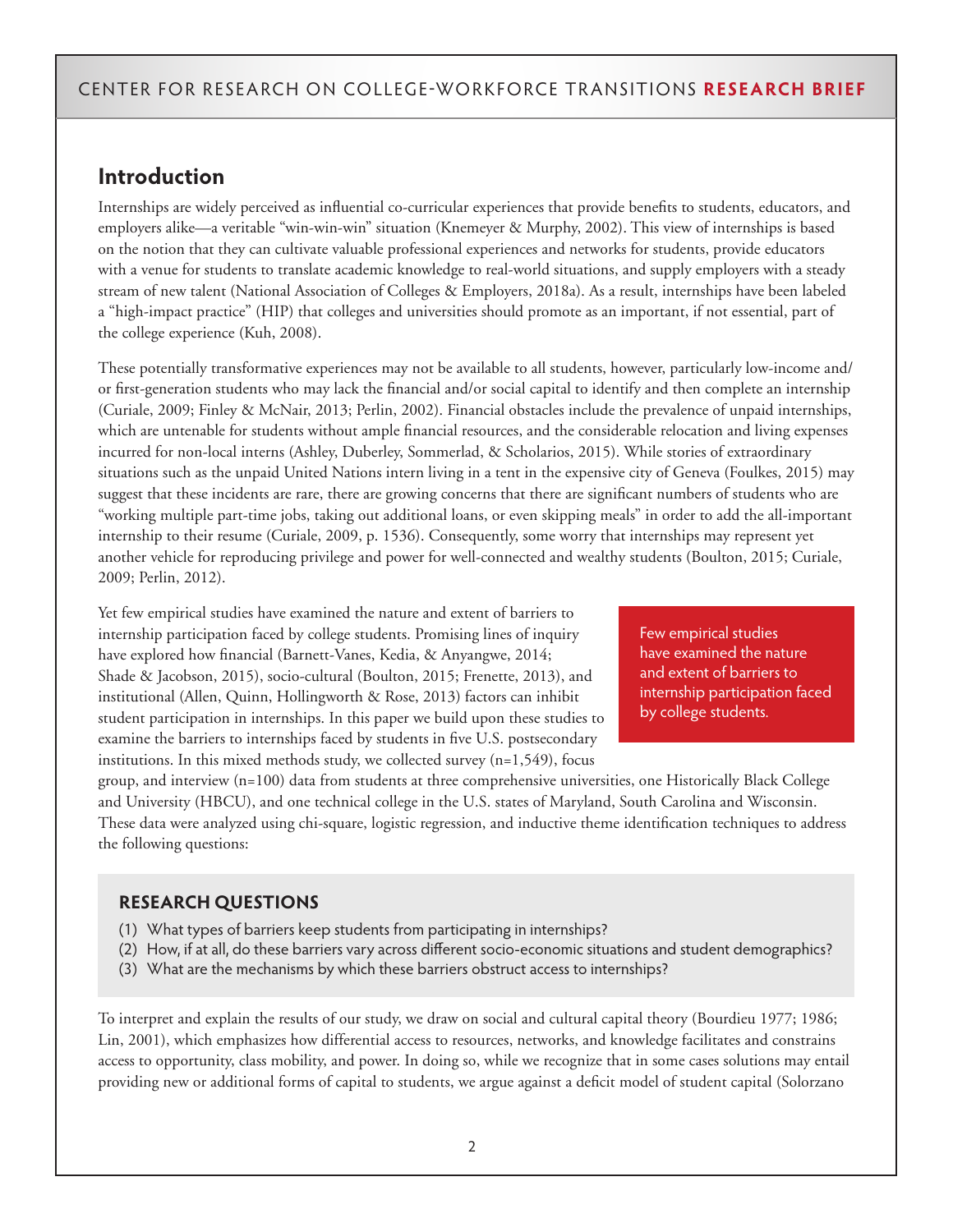& Yosso, 2001), and instead shift the focus to the roles that institutions, faculty, and employers can play in creating the conditions where all students - regardless of race, class, or identity - have access to internships or similar experiential learning opportunities.

# **Background**

Given the mounting evidence that internships do have a positive impact on student employment outcomes, Saniter and Siedler (2014) argued that "student internship experiences can be regarded as a 'door opener' to the labor market" (p. 22), with the implication being that access to employment prospects and subsequent social mobility can be singularly impacted by participating in an internship. Supporting this contention is evidence that in fact, employers do perceive that an internship is a positive "signal" that indicates a student is not solely prepared in theoretical knowledge or ignorant of the professional world (Maelah, Muhummaddun, Mohamed, Ramli & Aman, 2014; Nunley, Pugh, Romero & Seals, 2016).

However, these conversations tend to unfold as if gaining access and entry to internships is unproblematic, a simple matter of accessing an institutional program like taking a course or joining a student organization. In practice, however, researchers and student affairs professionals have begun to question this assumption, whether based on ethical concerns about the legality of asking students to pursue free labor (Curiale, 2009), the prevalence of racial discrimination in hiring decisions (Nunley, Pugh, Romero & Seals, 2016), or barriers to participation for low-income and/or first-generation college students (Finley & McNair, 2013). In our review of the literature on barriers to internship participation, we found three different types of obstacles: (1) financial, (2) sociocultural, and (3) institutional barriers.

To conceptualize how these different types of barriers may impact student access (or lack thereof) to internship opportunities, we draw on what Lin (2001) calls neo-capital theories of social mobility. Neo-capital theorists extend classical theories of capital which emphasize how modes of production are used by capitalists to generate profit and reproduce class privilege, and instead argue that other types of capital (e.g., human, social, and cultural) can also provide returns in the market to confer power, privilege, and profit to individuals (Becker, 1962; Bourdieu 1986; Lin, 2001).

#### **Financial barriers to internship participation**

While many scholars have examined the role of compensation in shaping internship outcomes (e.g., Crain, 2016; McHugh, 2017), surprisingly little empirical research exists on the nature and impacts of financial barriers to internship participation. In a study on internships in the creative industry, Shade and Jacobson (2015) interviewed women who were unpaid interns in Toronto and New York City, finding that the students would have been unable to participate in an unpaid internship without parental financial support. Financial barriers can also be amplified by geography. Many internships, especially those in the creative and financial sectors, are often located in cosmopolitan centers such as New York City, which disadvantages students from outside the area. The stratospheric costs of living in such cosmopolitan centers of Europe and North America make relocating for an unpaid internship untenable for students without access to substantial additional resources (Barnett-Vanes, Kedia, & Anyangwe, 2014; The Sutton Trust, 2014). These studies also highlight the fact that working students, who now represent a substantial number of U.S. college students, are simply unable to quit their current jobs in order to take an unpaid position (DiRienzo, 2016; Harvey & Reyes, 2015; Matsumoto, 2015; Perna, 2010; Taylor, 1998).

#### **Sociocultural barriers to internship participation**

Another set of barriers to internship participation includes sociocultural factors such as social and professional networks. These networks are important because they represent channels through which information, resources, and social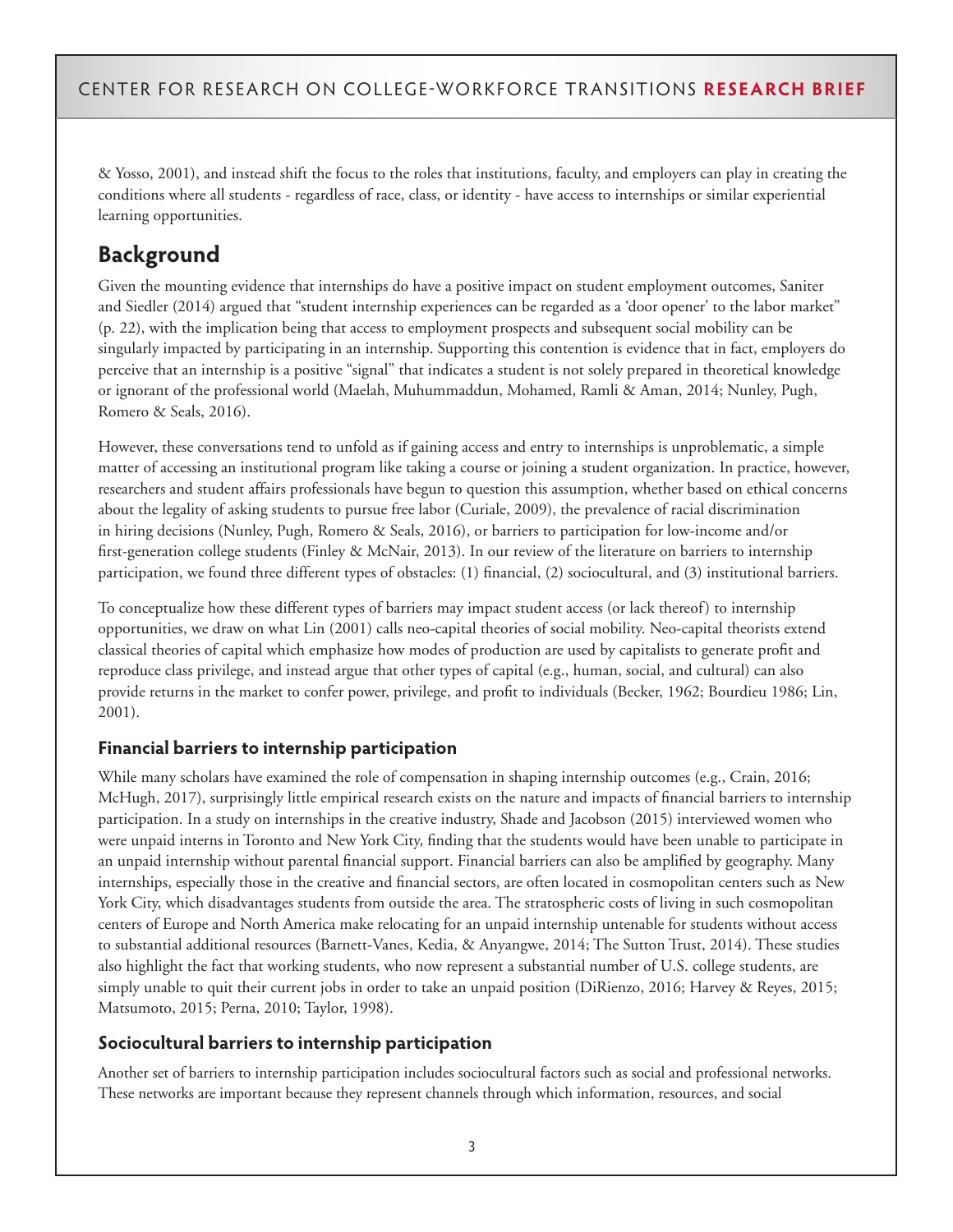affirmation—also known as social capital—can flow and confer position and prestige for well-connected students (Lin, 2001). For example, Milburn (2009) documents how internships, "operate as part of an informal economy in which securing an internship all too often depends on who you know and not on what you know" (p. 99). The influential role of social and professional contacts is particularly common in creative industries (Frenette, 2013; Shade & Jacobson, 2015; Allen, Quinn, Hollingworth, & Rose, 2013), advertising (Boulton, 2015), and in so called elite professions including finance, banking, and law, which have historically relied on informal social networks and connections to elite higher education institution alumni networks for recruitment and hiring (Ashley, Duberley, Sommerlad, & Scholarios, 2015; Milburn, 2009). Further, the role of social networks as a barrier to internship participation may be particularly inimical for racially minoritized students (Parks-Yancy, 2012), and for first-generation college students may also lack knowledge from their own social networks about the value of internships to their career development (O'Connor and Bodicoat, 2017).

#### **Institutional barriers to internship participation**

Finally, some research exists that focuses on instructional and/or structural barriers to internship participation and the provision of career-related advising and services. For example, Allen and colleagues (2013) found that elite institutions in the U.K. provide extensive coaching on how to access desired internships, including interview coaching and resume audits; whereas universities that serve working class students tend to lack such services. For these institutions with fewer programs and services related to internships, students may struggle to find out about and then successfully pursue internship opportunities (Webber, 2005). Finley and McNair (2013) examined student experiences with "high-impact practices" that include internships, finding that a lack of advising and time to commit to programs such as internships was impeding student participation.

# **Methods**

The study reported in this paper employs a concurrent mixed-methods design, where both qualitative and quantitative data are collected and analyzed simultaneously to address the research questions (Creswell, 2014).<sup>1</sup>

### **Sampling strategies and data collection procedures**

Five postsecondary institutions reflecting different geographic locations, student body characteristics, and institutional missions were selected for this study. Participating institutions included the following: (1) a private HBCU in South Carolina (approximately 2,000 undergraduates), (2) a technical college in Wisconsin (18,000 students), (3) a comprehensive university in Central Wisconsin (13,000 undergraduates), (4) a comprehensive university in Southern Wisconsin (4,000 undergraduates), and (5) a comprehensive university in Maryland (2,500 undergraduates). The sampling frame for the study included students in their second half of their degree programs in order to increase the prospects that a student had completed an internship.

For the survey portion of the study, 228 students responded from the university in Maryland (18% response rate), 198 from the HBCU in South Carolina (23% response rate), 386 from the technical college in Wisconsin (31% response rate), and 516 from the Southern Wisconsin university (42% response rate) and 221 from Central Wisconsin university (18% response rate). The survey was completed by a total of 1,548 students across the five institutions with an average response rate of 26%. After completing the survey, the students were asked if they were willing to participate in a focus group. Students who had taken an internship (n=52) and those who had not (n=48) were both included in the study given the focus on understanding barriers to internship participation. Table 1 shows the characteristics of the participating students for both the survey and focus groups.

<sup>1</sup> For more details on the methodology used in this study, please refer to supporting documents available at <http://ccwt.wceruw.org/>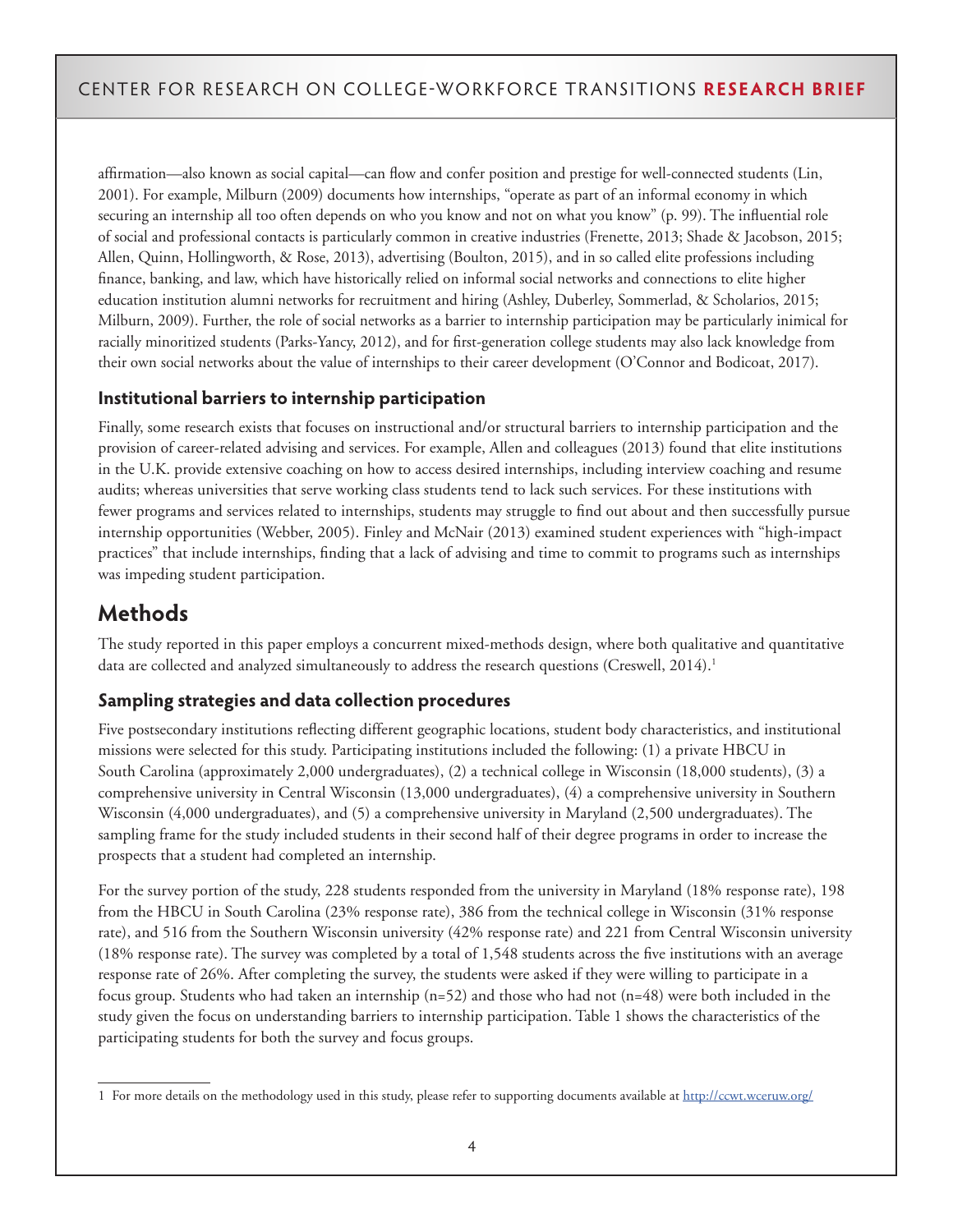| Table 1: Study sample: socio-cultural, institutional and financial characteristics |              |                                 |                |               |                                 |                                  |                      |
|------------------------------------------------------------------------------------|--------------|---------------------------------|----------------|---------------|---------------------------------|----------------------------------|----------------------|
|                                                                                    | Survey Total | $\sum_{i=1}^{n}$<br>Institution | <b>SCHBCU</b>  | <b>WITC</b>   | Southern WI<br>Institu<br>rtion | <b>Central WI</b><br>Institution | 3                    |
| Observations                                                                       | $N = 676$    | $N = 106$                       | $N = 90$       | $N = 155$     | $N = 255$                       | $N = 70$                         | $\frac{2}{1}$<br>100 |
|                                                                                    |              |                                 | SOCIO-CULTURAL |               |                                 |                                  |                      |
| Age in years, mean (SD)                                                            | 26.11 (7.88) | 29.91 (8.79)                    | 23.42 (5.49)   | 29.66 (10.47) | 24.73<br>(5.91)                 | 22.73 (3.58)                     | 27.47<br>(65.50)     |
| Gender                                                                             |              |                                 |                |               |                                 |                                  |                      |
| Male (%)                                                                           | 246 (36.39)  | 42(40)                          | 17 (18.89)     | 82 (53.25)    | 92 (36.<br>36)                  | 31 (44.93)                       | δg                   |
| Female (%)                                                                         | 407 (60.21)  | 63(60)                          | 73 (81.11)     | 72 (46.75)    | 161(6)<br>3.64)                 | 38 (55.07)                       | င္လ                  |
| Race                                                                               |              |                                 |                |               |                                 |                                  |                      |
| Asian or Asian-American (%)                                                        | 56 (8.28)    | 9(9.18)                         | $\frac{0}{2}$  | 18(11.92)     | 23 (9.4<br>تي                   | 6(9.23)                          | $\sim$               |
| Black or African-American (%)                                                      | 166 (24.56)  | 50 (51.02)                      | (001)68        | 11(7.28)      | 15 (6.15)                       | 1(1.54)                          | 34                   |
| Hispanic or Latino (%)                                                             | 59 (8.73)    | 9(9.18)                         | $\frac{0}{0}$  | 8(5.3)        | 37 (15.<br>$\overline{6}$       | 5(7.69)                          | $\overline{+}$       |
| White or Caucasian (%)                                                             | 366 (54.14)  | 30 (30.61)                      | $\frac{0}{2}$  | 114(75.5)     | 169 (69<br>6226                 | 53(81.54)                        | 53                   |
| First-generation status                                                            |              |                                 |                |               |                                 |                                  |                      |
| First-generation students (%)                                                      | 272 (40.24)  | 51(48.11)                       | 34(37.78)      | 44 (28.39)    | 115(4)<br>5.1)                  | 28 (40)                          | 39                   |
| Continuing-generation students (%)                                                 | 404(59.76)   | 55 (51.89)                      | 56 (62.22)     | (19.12)       | 140(5.<br>4.9)                  | 42(60)                           | $\overline{0}$       |
|                                                                                    |              |                                 | INSTITUTIONAL  |               |                                 |                                  |                      |
| Academic enrollment                                                                |              |                                 |                |               |                                 |                                  |                      |
| Full-time enrollment (%)                                                           | 525 (77.66)  | 62(58.49)                       | (001)06        | 88 (56.77)    | 220 (86.27)                     | 65 (92.86)                       | $\gamma$             |
| Part-time enrollment (%)                                                           | 151(22.34)   | 44 (41.51)                      | $\frac{0}{2}$  | 67(43.23)     | 35 (13.<br>$\frac{73}{}$        | 5(7.14)                          | $\overline{2}$       |
| Self-report GPA (1-8), mean (SD)                                                   | 5.75(1.81)   | 5.84(1.80)                      | 5.36 (1.77)    | 6.24(1.88)    | 5.68 (1<br>$\frac{8}{8}$        | 5.32(1.67)                       | 6.22(1.78)           |
| Internship requirement                                                             |              |                                 |                |               |                                 |                                  |                      |
| Required (%)                                                                       | 187(33.94)   | 43 (48.86)                      | 26 (37.14)     | 62 (46.62)    | 26(13)                          | 30(50)                           | စိ                   |
| Not required (%)                                                                   | 364 (66.06)  | 45 (51.14)                      | 44 (62.86)     | 71 (53.38)    | 174(8)                          | 30(50)                           | 55                   |
| Major disciplines                                                                  |              |                                 |                |               |                                 |                                  |                      |
| Arts and Humanities (%)                                                            | 76(11.24)    | 3(2.86)                         | 7(7.87)        | 23 (15.03)    | 31(12.<br>S.                    | 2(17.14)                         | $\vec{o}$            |
| Biosci, Agri, & NR (%)                                                             | 71 (10.50)   | 2(1.9)                          | 15 (16.85)     | 1(0.65)       | 41 (16.<br>$\overline{4}$       | 2(17.14)                         | $\vec{\omega}$       |
| Business (%)                                                                       | 189 (27.96)  | 46 (43.81)                      | 12(13.48)      | 42 (27.45)    | 72 (28.<br>35)                  | 17 (24.29)                       | 26                   |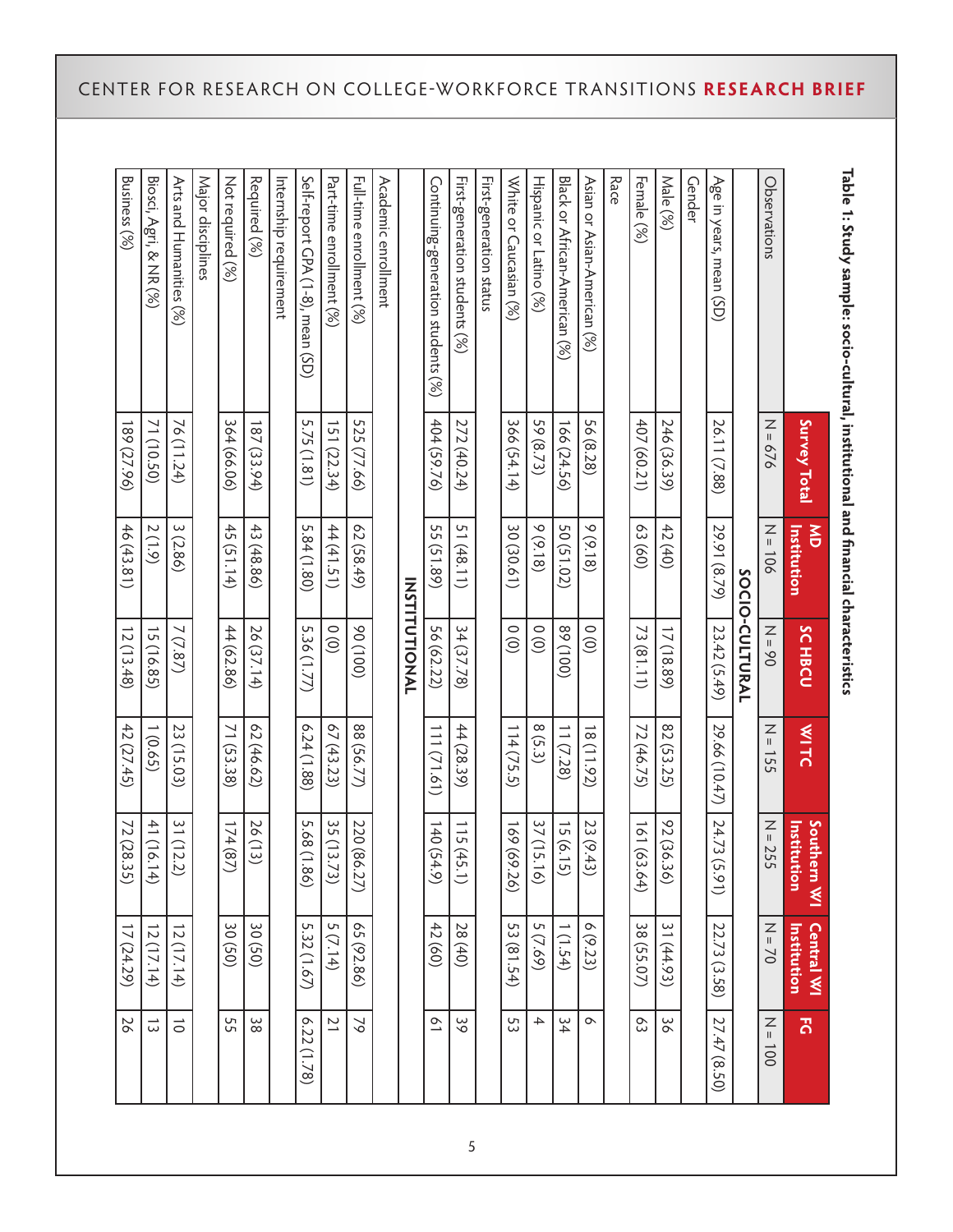|                                                                                                                                                                                                                                                                                                                                                                                                                                                                                                                                                                                                                                    | Survey Total       | $rac{1}{x}$<br>Institution | <b>SCHBCU</b>    | <b>WITC</b>       | Southern WI<br>Institution      | <b>Central WI</b><br>Institution          | ٦,                        |
|------------------------------------------------------------------------------------------------------------------------------------------------------------------------------------------------------------------------------------------------------------------------------------------------------------------------------------------------------------------------------------------------------------------------------------------------------------------------------------------------------------------------------------------------------------------------------------------------------------------------------------|--------------------|----------------------------|------------------|-------------------|---------------------------------|-------------------------------------------|---------------------------|
| Observations                                                                                                                                                                                                                                                                                                                                                                                                                                                                                                                                                                                                                       | $N = 676$          | $N = 106$                  | $N = 60$         | $N = 155$         | $N = 255$                       | $N = 70$                                  | $Z = 100$                 |
| Comm, Media,<br>& PR (%)                                                                                                                                                                                                                                                                                                                                                                                                                                                                                                                                                                                                           | 29 (4.29)          | 3(2.86)                    | 3(3.37)          | 4(2.61)           | 13(5.12)                        | (6.57)                                    | $\infty$                  |
| Engineering (%)                                                                                                                                                                                                                                                                                                                                                                                                                                                                                                                                                                                                                    | 55 $(8.14)$        | $\frac{0}{0}$              | 4(4.49)          | 46 (30.07)        | 3(1.18)                         | 2(2.86)                                   | $\circ$                   |
| Health Professions (%)                                                                                                                                                                                                                                                                                                                                                                                                                                                                                                                                                                                                             | 25 (3.70)          | 9(8.57)                    | $\frac{0}{2}$    | 4(2.61)           | ↘<br>(2.76)                     | 5(7.14)                                   | $\circ$                   |
| PS, Math, & CS (%)                                                                                                                                                                                                                                                                                                                                                                                                                                                                                                                                                                                                                 | 54(7.99)           | 12(11.43)                  | 1(1.12)          | 9(5.88)           | 28(11.0<br>$\widetilde{\Omega}$ | 4(5.71)                                   | ↘                         |
| Social Sciences (%)                                                                                                                                                                                                                                                                                                                                                                                                                                                                                                                                                                                                                | 88 (13.02)         | 10(9.52)                   | 34(38.2)         | $\frac{0}{0}$     | 37(14.<br>57)                   | (10)                                      | $\vec{\circ}$             |
| Social Service Professions (%)                                                                                                                                                                                                                                                                                                                                                                                                                                                                                                                                                                                                     | 84(12.43)          | 20 (19.05)                 | 13(14.61)        | 24 (15.69)        | 22 (8.66)                       | 5(7.14)                                   | $\circ$                   |
|                                                                                                                                                                                                                                                                                                                                                                                                                                                                                                                                                                                                                                    |                    |                            | <b>FINANCIAL</b> |                   |                                 |                                           |                           |
| Employment status                                                                                                                                                                                                                                                                                                                                                                                                                                                                                                                                                                                                                  |                    |                            |                  |                   |                                 |                                           |                           |
| Full-time employed (%)                                                                                                                                                                                                                                                                                                                                                                                                                                                                                                                                                                                                             | 109 (16.12)        | 41 (41.41)                 | 8(8.89)          | 30 (19.35)        | 25 (9.84)                       | 5(7.35)                                   | $\circ$                   |
| Part-time employed (%)                                                                                                                                                                                                                                                                                                                                                                                                                                                                                                                                                                                                             | 381 (56.36)        | 34(34.34)                  | 38 (42.22)       | 85 (54.84)        | 174 (68<br>ن                    | 50 (73.53)                                | 88                        |
| No employment (%)                                                                                                                                                                                                                                                                                                                                                                                                                                                                                                                                                                                                                  | 176 (26.04)        | 24 (24.24)                 | 44 (48.89)       | 40 (25.81)        | 55 (21.65)                      | 13 (19.12)                                | $\frac{2}{4}$             |
| Parental income                                                                                                                                                                                                                                                                                                                                                                                                                                                                                                                                                                                                                    |                    |                            |                  |                   |                                 |                                           |                           |
| Less than $524,999$ (%)                                                                                                                                                                                                                                                                                                                                                                                                                                                                                                                                                                                                            | 128 (19.66)        | 19 (20.43)                 | 35 (39.77)       | 29(19.46)         | 40 (15.94)                      | 5(7.14)                                   | $\vec{\infty}$            |
| $$25,000 - $49,999$ (%)                                                                                                                                                                                                                                                                                                                                                                                                                                                                                                                                                                                                            | 147 (22.58)        | 24 (25.81)                 | 28(31.82)        | 37 (24.83)        | 53(21.<br>ご                     | S<br>(7.14)                               | 20                        |
| $(26)$ 666+22 - 000'055                                                                                                                                                                                                                                                                                                                                                                                                                                                                                                                                                                                                            | 133 (20.43)        | 23 (24.73)                 | 13(14.77)        | 27 (18.12)        | 50 (19.92)                      | 20 (28.57)                                | $\overline{\overline{u}}$ |
| $$575,000 - $99,999$ (%)                                                                                                                                                                                                                                                                                                                                                                                                                                                                                                                                                                                                           | 88 (13.52)         | 11(11.83)                  | 4(4.55)          | 15 (10.07)        | 38 (15.<br>$\ddot{=}$           | 20 (28.57)                                | $\vec{\infty}$            |
| $(26)(000 - 5124, 999(26))$                                                                                                                                                                                                                                                                                                                                                                                                                                                                                                                                                                                                        | 65(9.98)           | 6(6.45)                    | 4 (4.55)         | 14(9.4)           | 34(13)<br>95)                   | (10)                                      | S                         |
| $$125,000 - $149,999$ (%)                                                                                                                                                                                                                                                                                                                                                                                                                                                                                                                                                                                                          | 48 (7.37)          | 7 (7.53)                   | 3(3.41)          | 13(8.72)          | 18(7.17)                        | (10)                                      | $\infty$                  |
| \$150,000 or more (%)                                                                                                                                                                                                                                                                                                                                                                                                                                                                                                                                                                                                              | 42 (6.45)          | 3(3.23)                    | 1(1.14)          | 14(9.4)           | 18(7.17)                        | 6(8.57)                                   | Ó                         |
| Personal income, median (IQR)                                                                                                                                                                                                                                                                                                                                                                                                                                                                                                                                                                                                      | 10,000<br>(30,000) | 20,000<br>(30,000)         | 1/750<br>(5,000) | (00061)<br>14,000 | 0586<br>(11700)                 | 8,000<br>(9'0'2)                          | 10,000<br>(12,000)        |
| difference between upper and lower quartiles (IQR = $\mathrm{Q3}$ - $\mathrm{Q1})$<br>Notes: Students who reported their gender as transgender (n=2) were removed from the analysis due to the small sample size.<br>here are based on the National Survey of Student Engagement (NSSE, 2018). IQR stands for Interquartile range, which is a measure of statistical dispersion and equal to the<br>Native Havalian chard is the star of the star of the star of the star of the star of less (left disciped the space to the star of the star of the star is is a star of the star of the star of the star of the star of the sta |                    |                            |                  |                   |                                 | . American Indian or Alaska Native (n=6), |                           |
| *p < .05, *p < .01, ***p < .001.<br>science; Comm, Media, & PR = Communication, Media, & Public Relations<br>Note: Program abbreviations are: Biosci, Agri, & NR = Biological Sciences, Agriculture, & Natural Resources; PS, Math, & CS = Pl                                                                                                                                                                                                                                                                                                                                                                                      |                    |                            |                  |                   |                                 | hysical Sciences, Mathematics, & Computer |                           |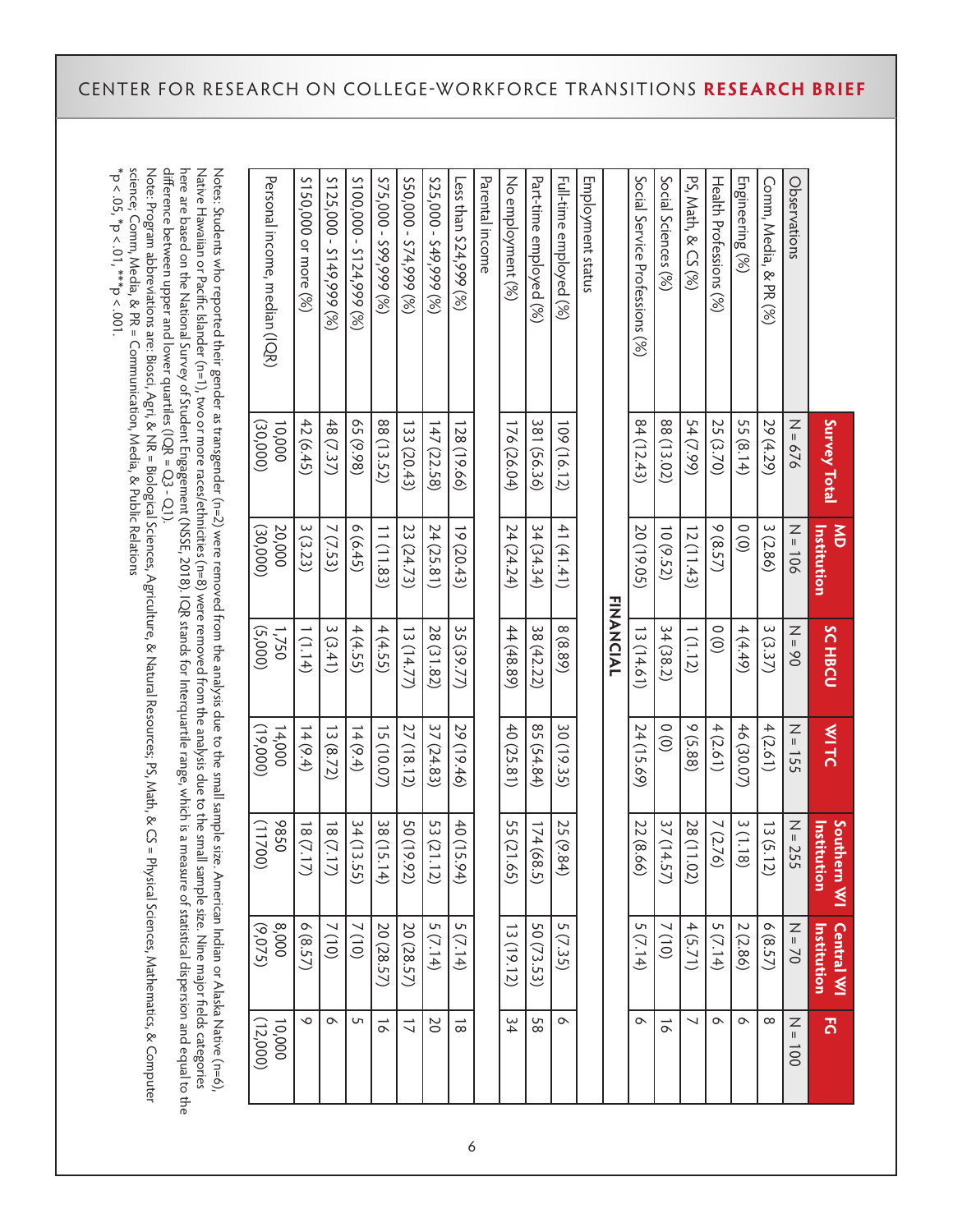#### **Research instruments**

**Survey.** All survey respondents were asked whether or not they had participated in an internship in the last 12 months, with the following definition of internships provided.

*An internship is a position held within an established company or organization while completing a college degree, certificate, or diploma program. It involves working at the company or organization and performing tasks similar in nature and skill-level to tasks done by entry-level employees in the organization.*

Among the 1,548 students who completed the survey, 488 (32%) reported that they had participated in an internship during the past 12 months, and 1,060 (69%) reported not having had an internship. For the 1,060 respondents who answered "no" to having participated in an internship, a follow-up question asked if they had been interested in pursuing one. For students who reported an interest in pursuing an internship but did not take one, a follow-up item posed six potential obstacles to their successfully pursuing an internship: 1) course load at school was too heavy; 2) insufficient pay offered; 3) needed to work at current job; 4) lack of transportation; 5) lack of childcare; and, 6) lack of internship opportunities in their field.

Next, we mapped the three primary categories of obstacles identified in the literature review (i.e., financial, sociocultural, and institutional) to variables in our survey. For the financial obstacles, we elicited information about students' employment status, parental income, and personal annual income. For the socio-cultural category, we collected information about age, gender, race and first-generation status. Finally, for the institutional factors, we focused on enrollment status, grade-point average (GPA), whether or not an internship was required to graduate from their academic program, and their major programs.

**Focus Group Protocol.** Focus group sessions lasted approximately one hour and were moderated by one or two researchers who used a semi-structured protocol that included questions about students' background, academic programs and career goals. For students who had taken an internship, questions were then asked about their motivations for pursuing an internship, the nature of their work in the internship, the type of mentoring they received, and a question about obstacles to internship success: "Were there any issues, events, situations, or struggles that you would consider an obstacle to having a successful internship?" Students without an internship experience were asked about general perceptions about internships and their future careers, and a question focused on obstacles: "What were or are some specific obstacles to your pursuing an internship opportunity?"

#### **Analytic Strategies**

For analyses of survey data, we first present descriptive statistics to report frequencies for how students reported different barriers to internship participation and the degree to which they co-occurred with one another. Then, a series of chi-square test of independence, independent T-tests, and multivariate logistic regression analyses were conducted to address the question regarding the degree to which socio-cultural, academic, and financial factors are associated with the six barriers to internship participation listed in the survey. Then, variables that were significantly associated with each obstacle (e.g., needed to work) by a predetermined p value of .05 or less were selected and used as predictors to derive six multivariate logistic regression models using stepwise backward selection, with each obstacle being treated as binary dependent variable for each model respectively.

The qualitative analysis of focus group transcripts proceeded through the following multi-step process. First, a pair of researchers engaged in a round of inductive, open coding of approximately half of the transcripts, noting recurrent phrases, ideas, and observations related to obstacles inhibiting participation in an internship (Corbin & Strauss, 2015;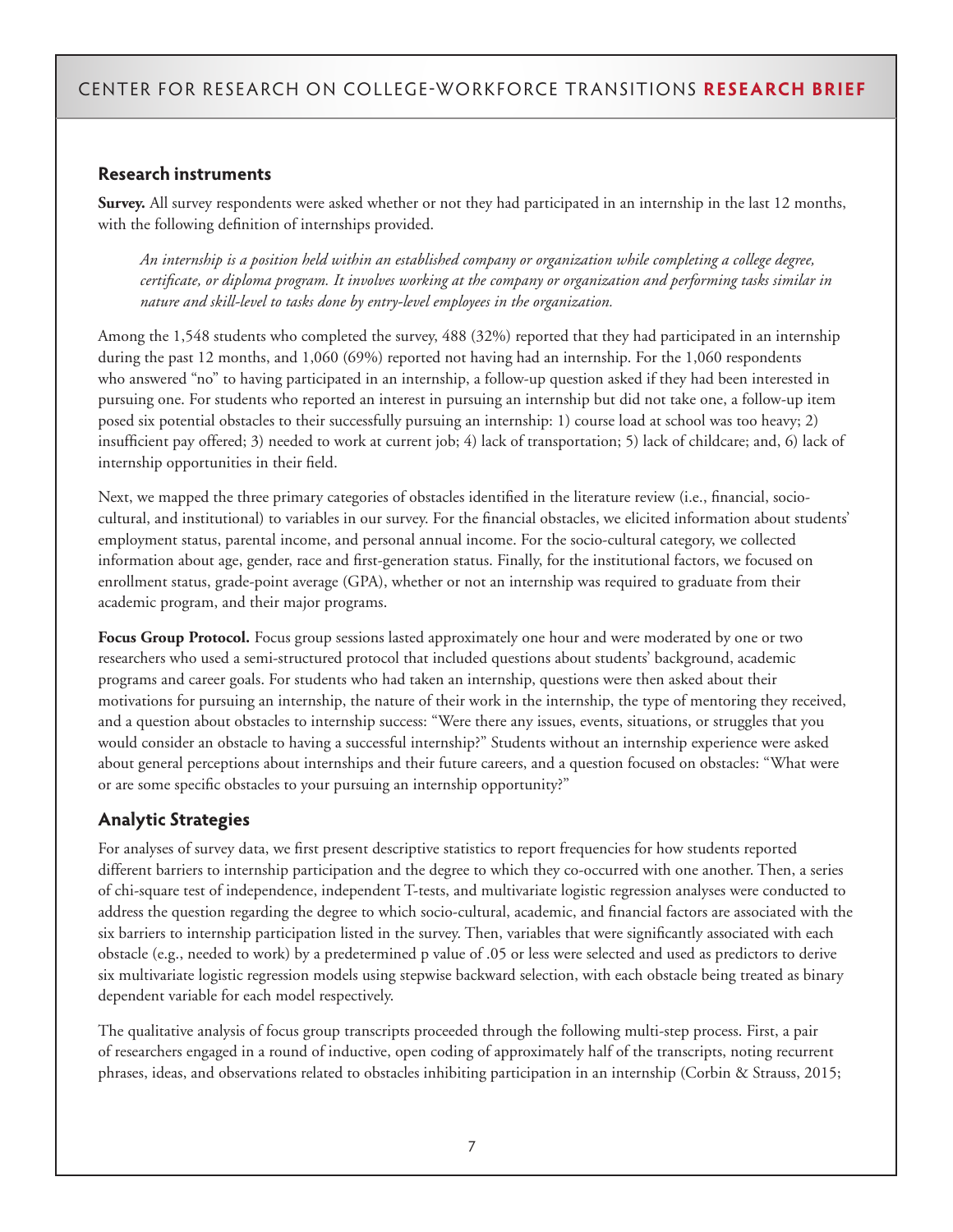Ryan & Bernard, 2003). Based on themes derived from the analytical memos, the analysts generated a codebook that was reviewed and discussed amongst the entire research team. Then, the pair of researchers each applied this codebook to three transcripts, and found 88% agreement in their application of the codebook across the data, followed by coding of the entire dataset. Throughout this process, researchers continued to build analytical memos to integrate the data into emerging research findings. The emerging analysis and data was presented and discussed at research team meetings to help develop interpretations and to confirm or dispute emergent findings.

# **Results**

In this section we report results from analyses of both qualitative and quantitative data to address the nature of barriers to internship participation (RQ1) and how these barriers vary by student characteristics (RQ2). For the third and final question pertaining to the mechanisms by which these barriers impact students in practice (RQ3), we report only findings from analyses of qualitative data which shed light on this phenomenon.

#### **RQ1: What types of barriers keep students from participating in internships?**

**Survey data.** For the 1,060 students who answered "no" to having participated in an internship in the past 12 months,  $64\%$  (n = 676) of them stated that they had hoped to obtain an internship but could not for a variety of reasons. This finding alone indicates that a substantial number of college students want to pursue an internship but cannot, underscoring the fact that access to internships is a notable problem.

There are a substantial number of college students who want to pursue an internship but cannot due to work and course schedules, lack of opportunities, and insufficient pay.

Among the six barriers to internships included in the survey, the most common reason that prevented students from taking an internship was the need to work at their current paid job (60%), followed by a heavy course load (56%), a lack of internships in their discipline or field (45%), insufficient pay (33%), lack of transportation (19%), and lack of childcare (9%).





Next, given the prospect that some students may experience more than one of these barriers at a given time, we report how individuals reported combinations of these barriers. The most common combination was the need to work at their current paid job and a heavy course load (n=68 students), followed by those who had a heavy course load, needed to work, and had too few internship opportunities (n=42), and those who reported the above three barriers but also the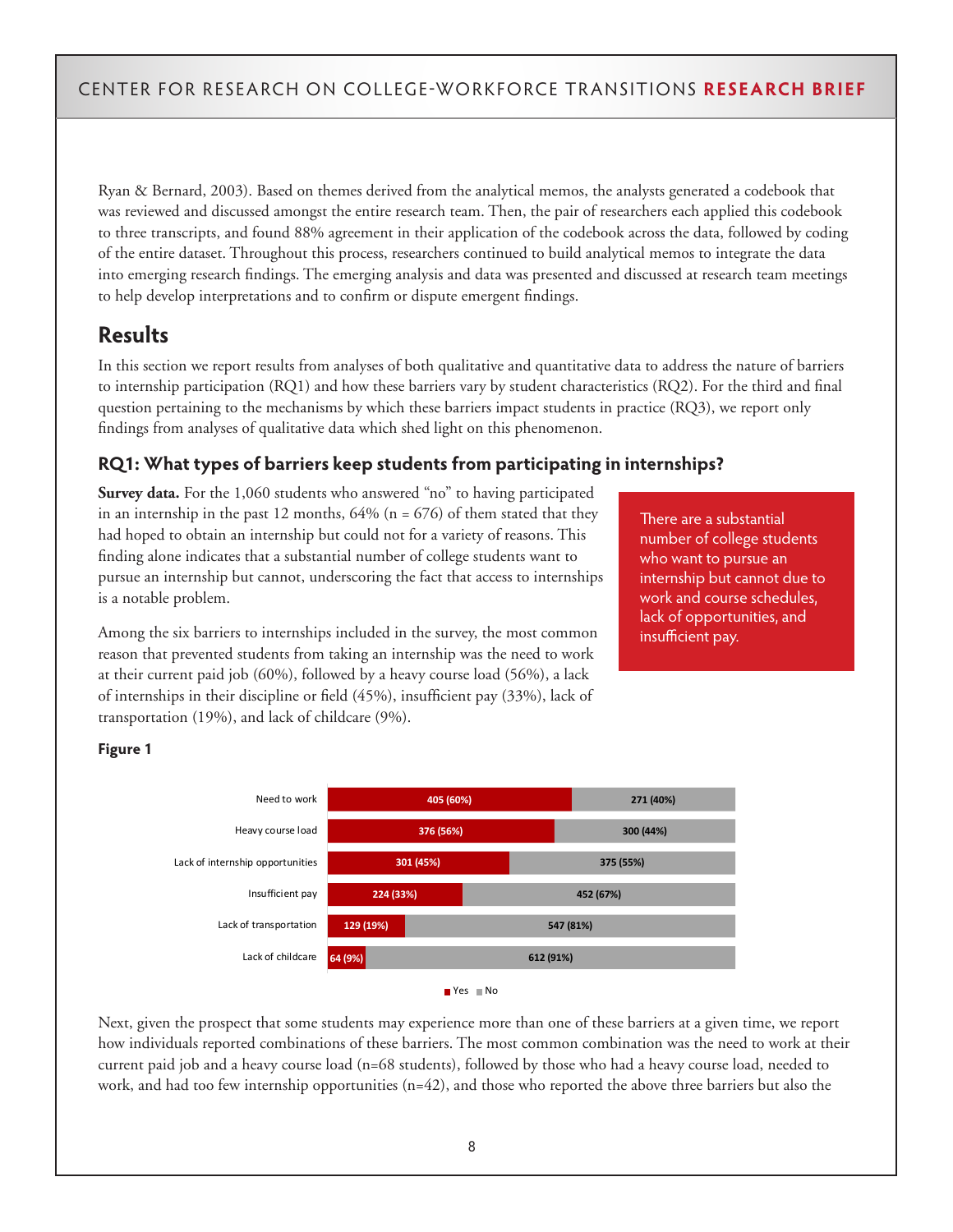obstacle of finding internships with sufficient pay  $(n=42)$ . At the same time, some students did report only a single obstacle, such as the need to work (n=60) or a heavy course load (n=44).

#### **Figure 2**



These findings indicate that barriers to internship participation tend to co-occur with one another, such that it is more accurate to discuss barriers in the aggregate as intersecting forces, rather than solely as single obstacles that prevent access to an internship.

**Focus group data.** Next, we turn to the focus group data, which includes insights from students who both did and did not participate in an internship.

*Internship compensation.* The most commonly discussed barrier to internship participation in the focus groups pertained to compensation – specifically, unpaid or inadequately paid internships. Some students avoided pursuing or applying for internships because they believed them to be mostly unpaid, or because they could not find any that paid enough for them to consider leaving other employment. As one working student explained regarding the low-paying internships he found online, "They (the internships) were paid, but I mean, it's not like my salary, so you know, that's just not feasible." Another student explained why she had not taken an internship:

*My biggest struggle is most of them are unpaid. I am 26, getting married in a year… trying to do adult things and not getting paid for several months is just not something I can afford to do right now. I'm currently working a sad minimum wage job but it's at an animal shelter. But I wouldn't be able to do classes, do the internship and work to make money. Which is kind of important because I'm basically just paying for school as I can, and I've got bills, phone, paying rent, and I have a wedding to save for. [laughs] Money is unfortunately an important motivator in what I'm looking for in an internship, and very few are paid.*

Students such as this—who have bills, phone, rent, and expenses like a wedding—sometimes organized their thinking into such lists of financial responsibilities, to which they viewed the addition of an unpaid or inadequately paid internship to be simply untenable.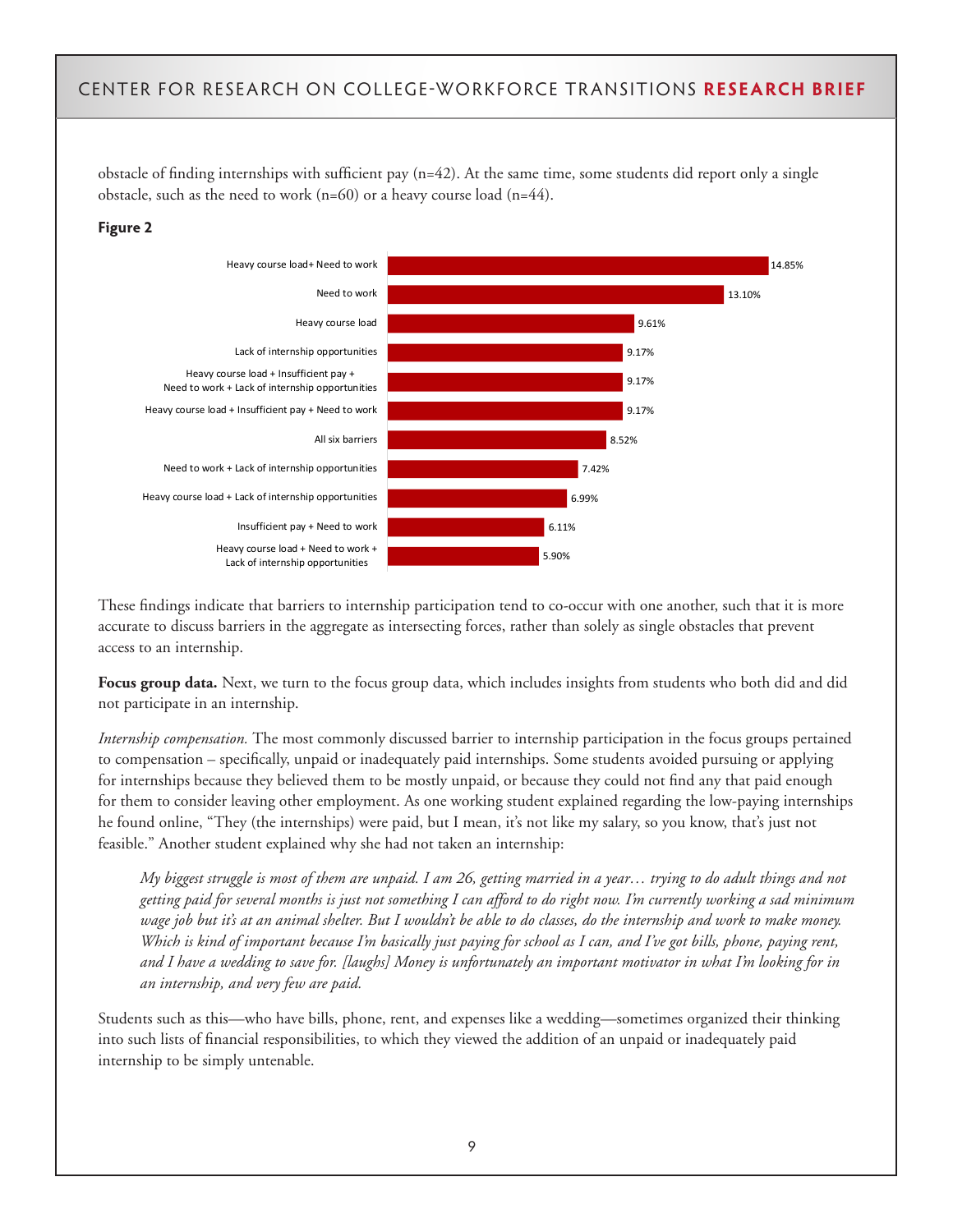*Internship scheduling.* Another obstacle to internship participation voiced by focus group participants involved balancing the demands of their paid employment, coursework, study time, and family obligations with the hours needed for an internship. As one student described, "… [I] pretty much do not have enough time to give to an internship even if it's just part-time…. I just don't think there's enough time in the day." Several students who worked full-time expressed a similar concern that adding an internship to their schedule could put their regular jobs at risk. For example, one student who had been promoted to the manager of a restaurant felt that she could not risk losing what she felt was a stable job in order to schedule an internship.

*Internship availability.* Participants in our focus groups also expressed concerns about the limited availability of internships in their disciplines or chosen profession. One student in a Physics and Applied Math program explained that he had not taken an internship simply because, "There aren't any here offered for me in my field." In addition, students also had concerns about the relevance of tasks in some internships to their career development and professional goals. As one student explained: "So, I just want to find something other than sitting at the reception desk saying "hi," checking them in, because that's—I mean if that's what I have to do, that's what I have to do—but I have the drive and desire to offer more."

*Internship location.* Finally, another barrier to internship participation was that of geography and location. Many desirable internships are located in cities, which raised issues around travel, relocation and living expenses for students from rural or suburban areas. Some students who participated in an internship were able to access additional resources from their families, such as free room and board available from relatives living in cities like Atlanta or New York City. Others, without such resources, only considered internships that were close to home where these expenses would not be an issue. For example, one student at a Wisconsin university decided to decline a highly desirable summer internship placement in the mining industry because it would have entailed substantial relocation and living expenses, while also providing no compensation. Consequently, this student accepted another position on campus, and had to forgo his "dream internship."

#### **RQ2: How, if at all, do these barriers vary across different socio-economic situations and student demographics?**

Next, we turn to an examination of how these various obstacles to internship participation varied across different student characteristics. To answer this research question, we used a combination of chi-square, t-test, logistic regression and inductive theme analytic techniques.

**Chi-square analysis and independent t-test results.** First, we conducted analyses of potential differences in the ways that students reported the six barriers to internship participation according to students' financial (i.e., parental income, personal income, employment status), socio-cultural (i.e., first-generation status, race, age), and academic or institutional factors (i.e., enrollment status, internship requirement, major disciplines, and GPA). Detailed results are available in the appendices.

*Financial factors and barriers to internship participation.* Chi-square results showed that the students with different employment status significantly differed in reporting four barriers: 1) a need to work at current jobs, 2) heavy course load, 3) insufficient pay offered by internship, and 4) a lack of transportation.

Specifically, students working full-time most frequently reported the barrier of insufficient pay offered by internships (n=47, 43%) and also the barrier of needing to work at their current jobs (n=93, 85%). Students without employment most frequently reported the obstacle of having a heavy course load (n=104, 59%) and also the barrier of transportation problems (n=55, 31%). In addition, there was a significant effect of parental income on students' needing to work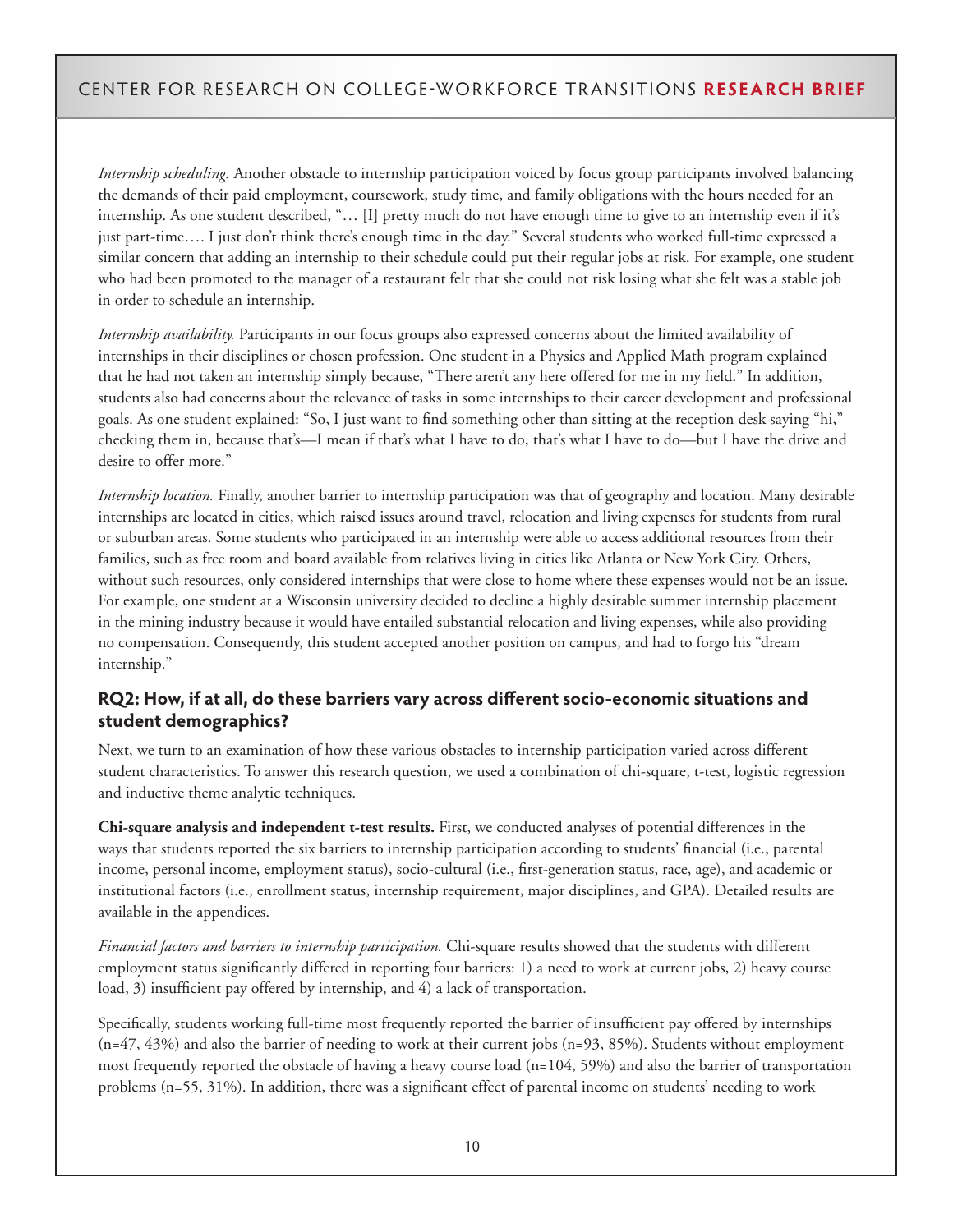at their current job as a barrier to internship participation, with students with such needs reporting higher parental income (3.31 versus 3.02). There was also a significant effect of parental income on students' reporting transportation as an obstacle. Students without transportation as a barrier reported higher parental income (3.28 versus 2.82). Finally, personal income had a significant effect of the obstacle of needing to work at students' current job, with working students reporting higher income (\$17,227.80 versus \$9,962.57).

*Socio-cultural factors and barriers to internship participation.* Next, the need to work at a current job was reported differently by first- and continuing-generation students. Specifically, first-generation students were more likely to report the barrier of working at their current jobs, with 65% of first-generation students reporting this as a barrier. In addition, students' race or ethnicity was significantly related to the barrier of lack of transportation, with Black or African-American students having the highest number of respondents reporting the barrier of transportation (n=49, 29%). This finding is likely due to the fact that the vast majority of Black or African-American students in our sample were attending the HBCU in a rural location, with limited public transportation and scarce nearby internship opportunities.

*Institutional factors and barriers to internship participation.* Finally, student enrollment status significantly differed in reporting three barriers: heavy course load, the need to work, and transportation problems. Specifically, full-time students were more likely to report the barrier of a heavy course load (n=313, 60%), part-time students were more likely to report the obstacle of working (n=102, 68%), and full-time students were more likely to report the problem of transportation (n=110, 21%).

Students' majors were significantly associated with three barriers to internship participation: the need to work, a heavy course load, and insufficient pay. Students in Arts and Humanities programs most frequently reported the obstacle of a heavy course load (n=52, 68%) followed by Physical science, Mathematics, & Computer science (n=36, 67%), Biological Science, Agriculture, & Natural Resources (n=46, 65%), and Communications, Media, & Public Relations  $(n=17, 59%)$ . Students in Arts & Humanities programs reported the highest incidence of the insufficient pay obstacle  $(n=34, 45%)$ , followed by Communications, Media, & Public Relations  $(n=12, 41%)$ , and Health Professions  $(n=10, 41%)$ 40%). For the barrier of working at a current job, Health Professions students reported this obstacle most frequently (n=20, 80%), followed by Arts & Humanities (n=52, 68%), Social Sciences (n=60, 68%) and Biological Science, Agriculture, & Natural Resources (n=43, 61%).

| <b>Obstacle to Internships</b> | <b>Academic Majors Most Frequently Reporting Certain Obstacles</b> |                                       |
|--------------------------------|--------------------------------------------------------------------|---------------------------------------|
|                                | Highest Frequency of Reporting                                     | 2nd Highest Frequency of Reporting    |
| Heavy Course Load              | Arts & Humanities                                                  | Physical Science-Math-Comp Science    |
| Insufficient Pay               | Arts & Humanities                                                  | Communications-Media-Public Relations |
| Working at Current Job         | <b>Health Professions</b>                                          | Arts & Humanities                     |

**Multivariate logistic regression results.** Based on these results, we then used the following variables as independent measures in logistic regression models. For detailed results see the appendices.

First, the odds of reporting needing to work at a current job for students in Business was 0.48, which means that the odds for Business program was 52% lower than the odds for Arts and Humanities students. Likewise, the odds for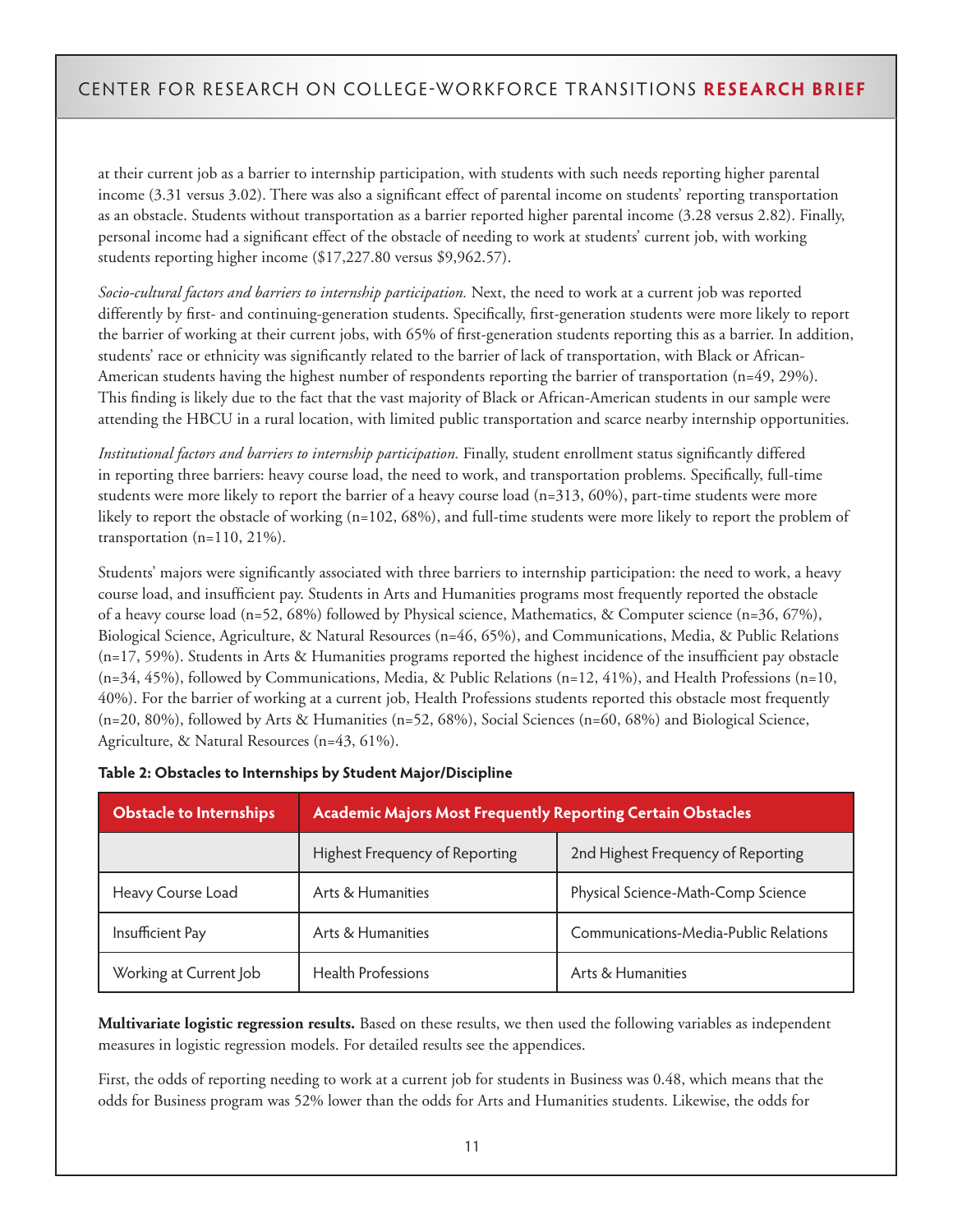Engineering students to report this obstacle was 74% lower than the odds for Arts and Humanities students (OR = .26).

Next, significant predictors for the barrier of a heavy course load included age, academic major, and employment status. For one unit increase in age, we expect to see about  $0.03$  (OR = .97) decrease in the odds of reporting the barrier of a heavy course load. In addition, the odds for students in a Business program to report over the odds for students in Arts and Humanities was 0.48, meaning that the odds for Business program to report the course load barrier was 52% lower than the odds for Arts and Humanities students. Then, the odds for full-time employed students to report course load barrier was 47% lower (OR = .53) than the odds for part-time employed students. Parental income was the only significant predictor for the barrier of lacking internship opportunities. For one unit increase in parental income, we expect to see about .11 decrease in the odds of reporting a lack of internship opportunities ( $OR = .89$ ).

| <b>Barriers</b>        | <b>Predictors</b>                                               |                                                                                                                                            |
|------------------------|-----------------------------------------------------------------|--------------------------------------------------------------------------------------------------------------------------------------------|
|                        | Positive predictors: student<br>characteristics with higher odd | Negative predictors: student<br>characteristics with lower odd                                                                             |
| Working at Current Job | Employment Status: Full-time<br>employment                      | Major/Discipline: Business, Engineering<br>Employment Status: No-employment                                                                |
| Heavy Course Load      | N/A                                                             | Age;<br>Major/Discipline: Business, Health<br>Professions, Social Sciences, Social<br>Services;<br>Employment Status: Full-time employment |
| Lack of Opportunities  | N/A                                                             | Parental income                                                                                                                            |
| Insufficient Pay       | Academic enrollment: part-time<br>enrollment                    | Major/Discipline: Business, Engineering,<br>Physical Sciences, Mathematics, &<br>Computer science<br>Employment Status: No employment      |
| Lack of Transportation | Employment Status: No<br>employment                             | Major/Discipline: Biological Sciences,<br>Agriculture, & Natural Resources;<br>Communication, Media, & Public<br>Relations                 |
| Lack of Childcare      | Race: Black or African American                                 | N/A                                                                                                                                        |

#### **Table 3: Predictors of Students' Having Barriers to Internships**

Next, the odds for part-time enrolled students to report insufficient pay as a barrier to internship participation was 1.73 times as high (or 73% higher) than the odds for full-time students. Academic discipline was also a significant predictor, with the odds of reporting insufficient pay for Business students 61% lower (OR = .39), and the odds for Engineering students 65% lower (OR = .35) than the odds for Arts and Humanities students.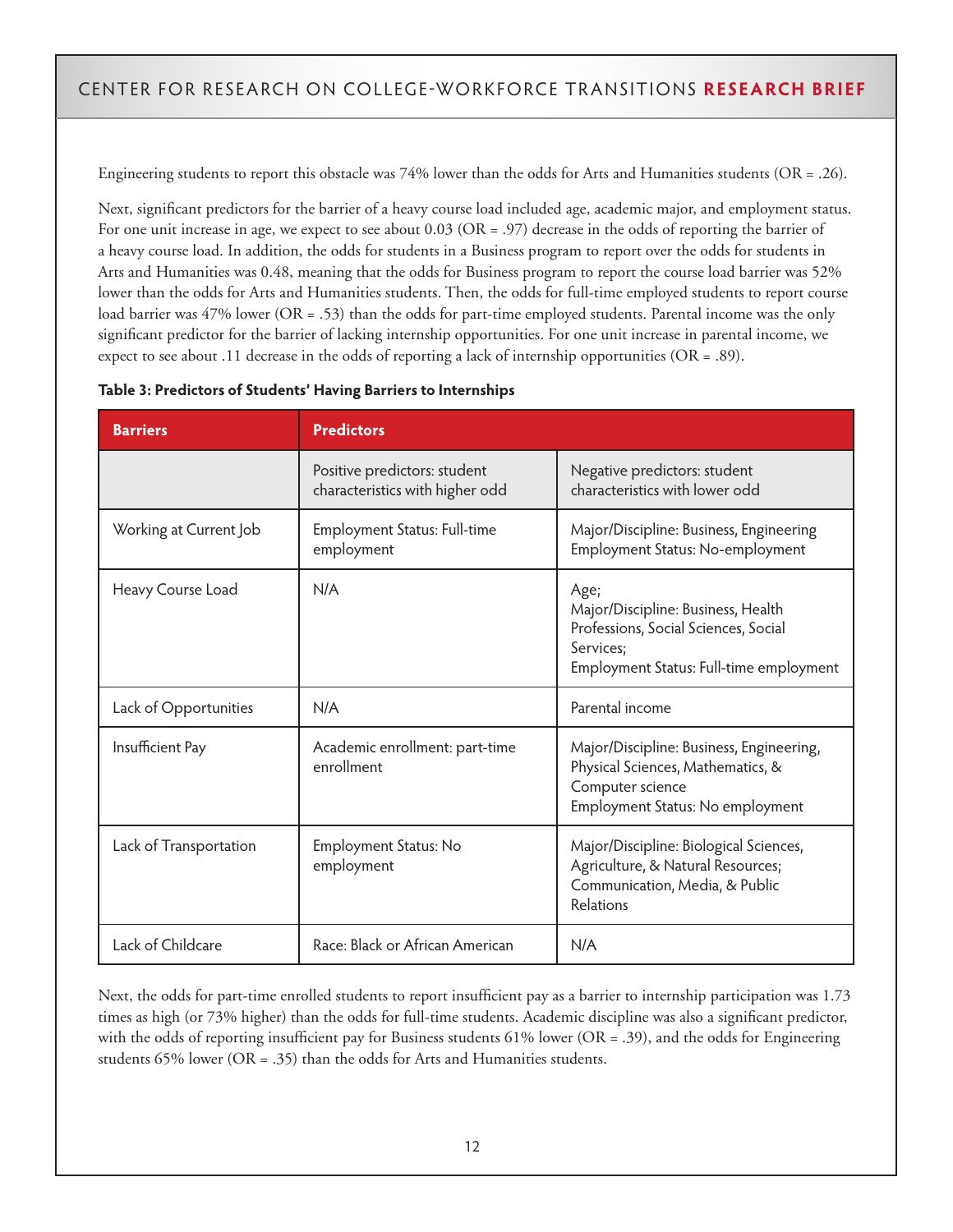Finally, the odds for students in Biological Sciences, Agriculture, & Natural Resources to report transportation as a barrier was 67% lower (OR = .33) and the odds for students in Communication, Media, & Public Relations was 83% lower (OR = .17) the odds for Arts and Humanities students. Additionally, students without employment had three times higher odds to report transportation (or 200% higher) than the odds for part-time employed students. Finally, the odds for Black or African-American students to report childcare as a barrier was 2.84 time as high (or 184% higher) than the odds for White or Caucasian students.

**Focus group data.** Next, we report how different types of student characteristics appeared to interact with specific barriers to internship participation.

*Socio-economic status and family resources.* Several students reported that because they were juggling multiple financial and family obligations, they simply could not engage in unpaid or poorly paid internships. The need to work in order to pay for a combination of rent, food, bills, tuition, and other expenses was often cited by students as a reason for forgoing an internship. For example, one student worked two jobs while a full-time business student, one as a bank teller for pay to support himself, and the other as unpaid staff at his brother's pizza restaurant, with the income from the restaurant being used to support his elderly parents. This student felt that his inability to do an internship would negatively impact his post-graduation career prospects, because, "I don't have the resources for an internship."

*Age and family responsibilities.* Students older than the age group commonly associated with "traditional" college students (i.e., 18-24 years old) discussed that they felt that their age was an important factor that posed obstacles to participating in an internship. This was due to their view that older students tend to be financially independent and have family-related obligations that some younger students do not yet have. As one student at the technical college in Wisconsin explained, "You don't necessarily have the opportunity if you're trying to do a career change [later in life] to do an internship, because you have bills, family, and all that stuff."

*First-generation college students and family expectations and resources.* Next, first-generation college students reported that they felt that a lack of experience with higher education in their families was an obstacle to their participation in internships. In particular, these students felt that they lacked knowledge and the social connections needed to obtain internship opportunities and other forms of employment. One student explained that, "I grew up in a family that … neither of my parents had gone to college, and one of my parents didn't even go to high school." This student received institutional support to overcome the self-doubts that arose in light of her lack of familiarity with the job-seeking process, and ultimately was successful in obtaining an internship. The experience was particularly impactful, as she stated that, "So this internship just continues to help build my confidence, my capabilities, my belief that my own success is possible."

*Place-bound students and transportation issues.* Some students also described being place-bound and were thus unable to travel to an internship site, either due to a lack of quality public transportation or because of a lack of a dependable vehicle. Being place-bound was a particular problem for students at the HBCU, which was located in a small rural community. In fact, for students at this university, several reported that the internships they were interested in required moving to another city—a situation made untenable because some of these internships did not provide compensation and/or assistance with housing.

#### **RQ3: What are the mechanisms by which these barriers obstruct access to internships?**

Finally, we report findings regarding the mechanisms that appear to shape precisely how the various barriers to internship participation impact student decisions and behaviors. To address this issue we draw upon the qualitative data from our study.

**Multiple barriers impose intractable time conflicts.** Barriers to internship participation often interact with one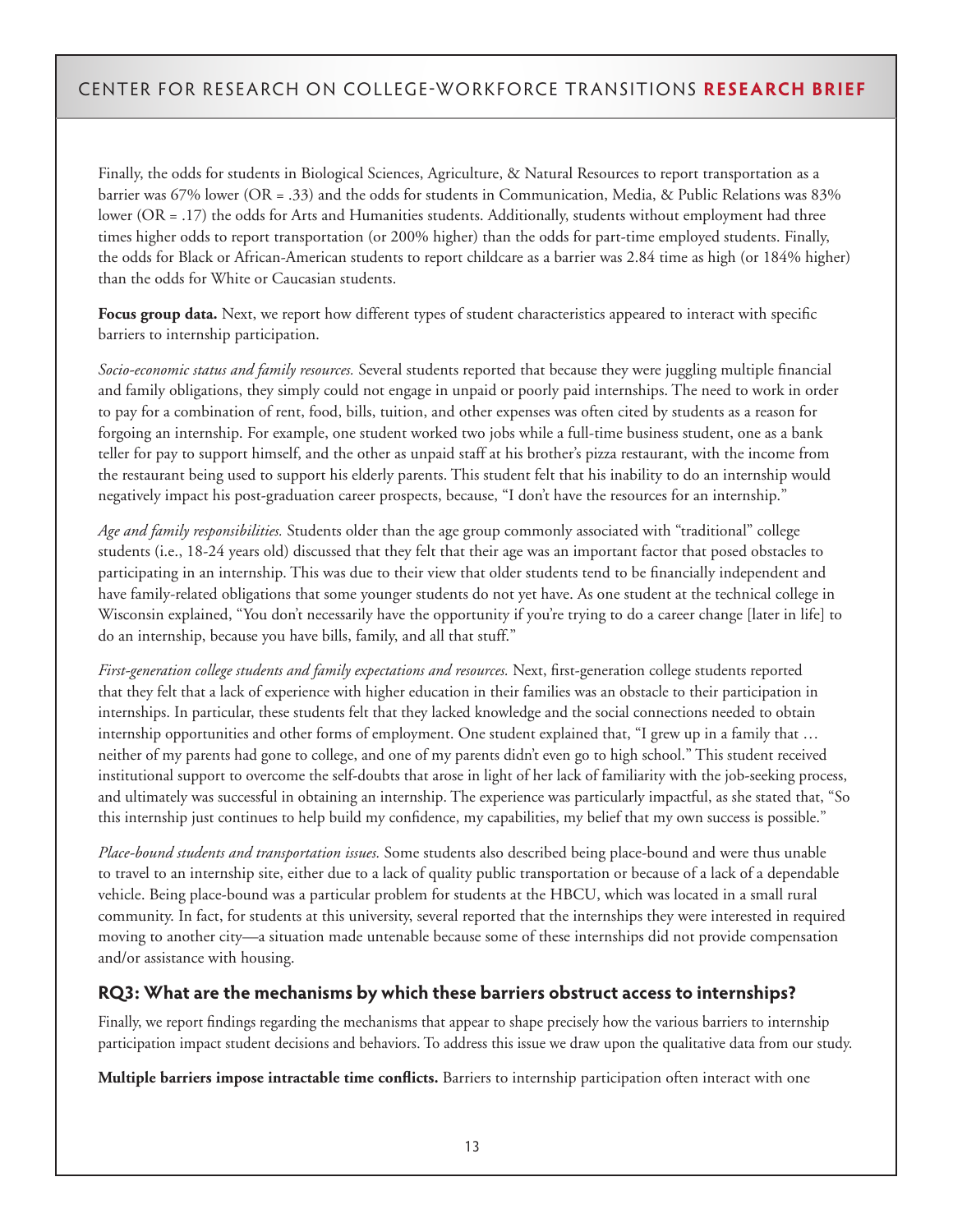another to impose time pressures and intractable scheduling conflicts among work, classes, study time, family responsibilities, and other commitments, to which it may be impossible to add additional internship hours. While some students hoped to schedule an internship over the summer when their academic load was less onerous, students working full-time jobs found the scheduling requirements of internships to be problematic.

Students with dependent children also reported challenges scheduling an internship with work and their other responsibilities. As one such student at a Wisconsin university explained, "Once you have kids that's an automatic obstacle for a lot of things because you have to consider all of the childcare and the scheduling."

Ultimately, as many of the students in the focus groups observed, the time students spend at an internship, coursework, and managing "normal jobs" can be a tenuous balancing act. A number of students described that their particular academic program was especially challenging and required extra study time in order to receive a desired grade, such that adding the additional challenge of an internship could upset this delicate balance.

**Multiple barriers create challenges in the internship search and vetting process.** Another mechanism obstructing student participation in internships is that financial, sociocultural, and institutional barriers create serious challenges in the internship search and vetting process. Students who had had an internship in our focus groups reported how they had found them through friends, family, former employers, or volunteer experiences. For example, one student described needing to know people in order to obtain a coveted internship placement in a local hospital. For students who are not well connected the process of finding an internship can be especially difficult, as they may lack social connections to the professional settings needed to access internships.

Students also struggled to obtain desirable internships because of the application process, which some described as lengthy and disheartening; and some students felt disadvantaged because they were competing for internships with students from more prestigious universities. One student explained that, "We've got to deal with the Ivy League kids, everybody else comes from these big schools… and we're just a small institution and people don't really know who we are."

Several students also found the application process intimidating and discouraging, in particular because they felt that they lacked the needed background to be successful. Students in one focus group stated that they felt that many internships tended to require prior relevant experience which they lacked. These students felt that the situation was somewhat ironic because their perception was that internships were themselves primarily a way for students to gain experience (i.e., the catch-22, you need experience to gain experience). For example, one student with financial need lacked the transportation needed to obtain volunteer experiences—which she felt was needed obtain an internship and this situation "… kind of discourages me from applying altogether."

**Barriers collectively create conditions for students to self-select out of internships.** The cumulative impact and interconnected nature of financial and sociocultural barriers, and the lack of institutional supports to help students overcome them, creates a situation that too often leads students to self-select out of an internship opportunity. While the specific set of factors that constrain particular students varies across our sample of focus group participants, the calculation on the part of students to self-select not to participate in an internship often follows a similar recognition of the—unavailable time, resources, knowledge, and social connections that successful college internships require. For students who desire to participate in an internship but cannot, the combination of barriers to internship participation and socioeconomic factors create a situation where some students ultimately decide to postpone an internship or to "just give up."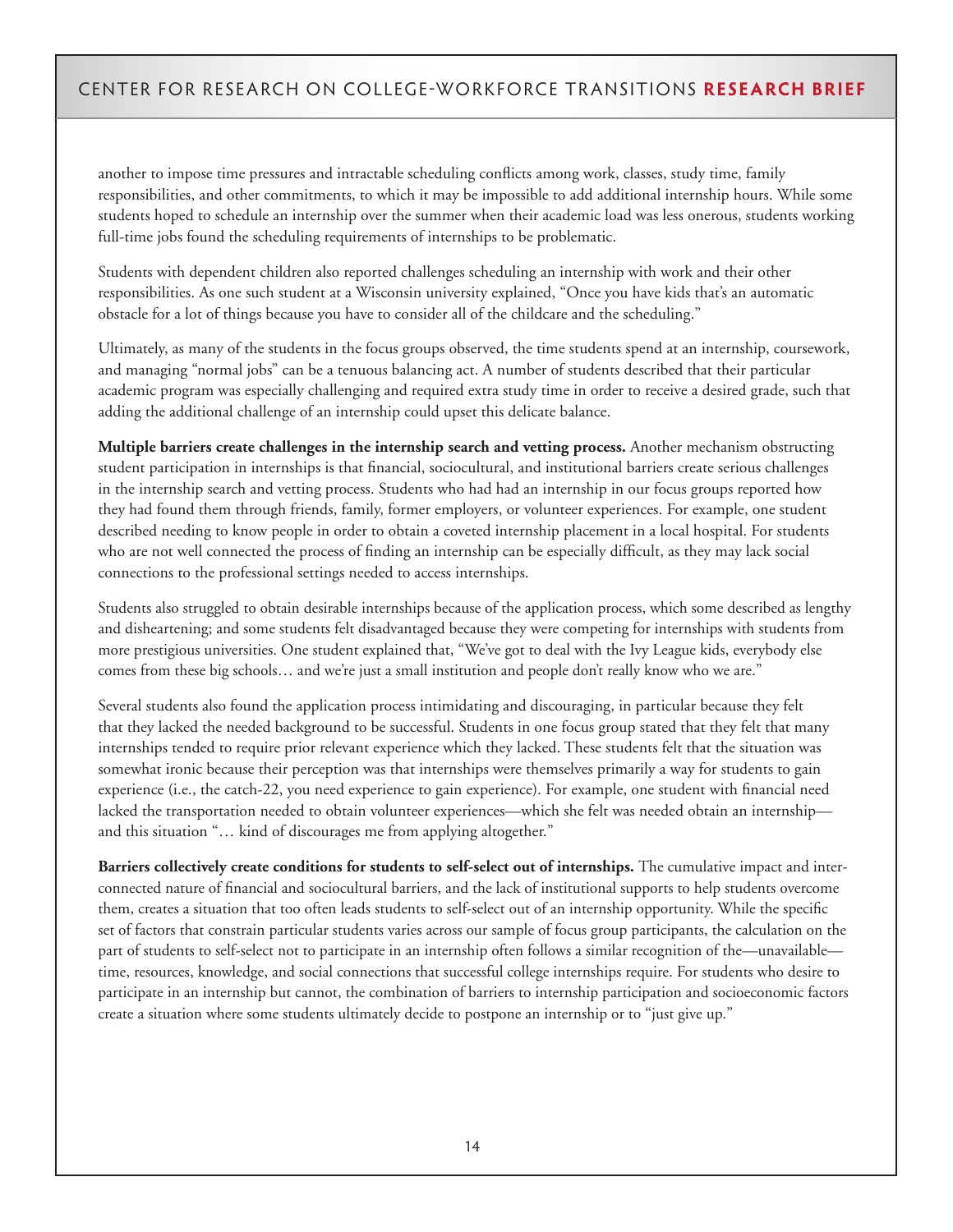# **Conclusions**

Despite the widespread advocacy for internships, our data show that access to internships is not equitable and risks reproducing privilege and inhibiting social mobility. Instead of being as accessible as an English 101 course, access to internships is hindered by a diverse range of obstacles that intersect in the lives and experiences of individual students. Here we highlight 4 key findings from our study.

#### **1. Postsecondary leaders and researchers need to problematize the discourse of HIPs and the widespread promotion of internships**

Internships have entered the popular and policymaking lexicon largely due to their designation as a High-Impact Practice (HIP) by the Association for American Colleges and Universities (AAC&U) and higher education scholars (AAC&U, 2008). Such a designation is largely supported by the research literature, which has long demonstrated that internships have positive impacts on students' academic and career success (e.g., Saniter & Siedler, 2014), leading some to call for postsecondary institutions to scale up these opportunities and even require them for graduation (Kuh, 2008; Wawrzynski & Baldwin, 2014).

However, this discourse largely unfolds as if access to internships is unproblematic – that it is as easy as taking a capstone course, joining a campus-based learning community, or pursuing a service-learning experience – which are other HIPs advocated by the AAC&U (2008) and others. But our data are clear – in our sample of five diverse postsecondary institutions, for the 1,060 students who answered "no" to having participated in an internship in the past 12 months, 676 students (64%) had in fact wanted to pursue an internship but could not for a variety of reasons. It is clear that internships are substantively different from other HIPs, such as service-learning, which are campus-based and theoretically open-access, in both their form and accessibility. Instead, internships are more akin to study abroad programs (which are also a HIP) in that they are largely inaccessible to students who may not have sufficient financial capital, social networks, and especially "free" time outside of work or familial obligations. Thus, we conclude that if what Saniter and Siedler (2014) argued is true – that internships are a "door opener to the labor market" (p. 22) – it is clear that these doors of opportunity are closed to a significant number of today's college students.

As a result, we argue that internships should be removed from the list of HIPs until and unless equitable access can be guaranteed or at least highly probable for all students attending colleges and universities in the U.S. (see also O'Neill, 2010). In emphasizing institutional diversity, we underscore the importance of making internships and other experiential learning opportunities accessible for students not only in well-resourced elite universities, but also community colleges, regional comprehensive universities, and HBCUs where institutional and student resources may be more limited. Our concern over the HIPs designation is based on the prospect that in advocating or even requiring internships for graduation, institutions may be creating yet another barrier for some students – especially working, low-income, first-generation students in certain disciplines – to successfully complete their postsecondary education.

We argue that internships should be removed from the list of HIPs until and unless equitable access can be guaranteed or at least highly probable for all students attending colleges and universities in the U.S.

#### **2. Working students are at a clear disadvantage when it comes to taking internships**

One of the most unambiguous findings from our study is that the need to work prevented many students in our sample from seeking and completing an internship. In other words, their ability to gain work experience via an internship was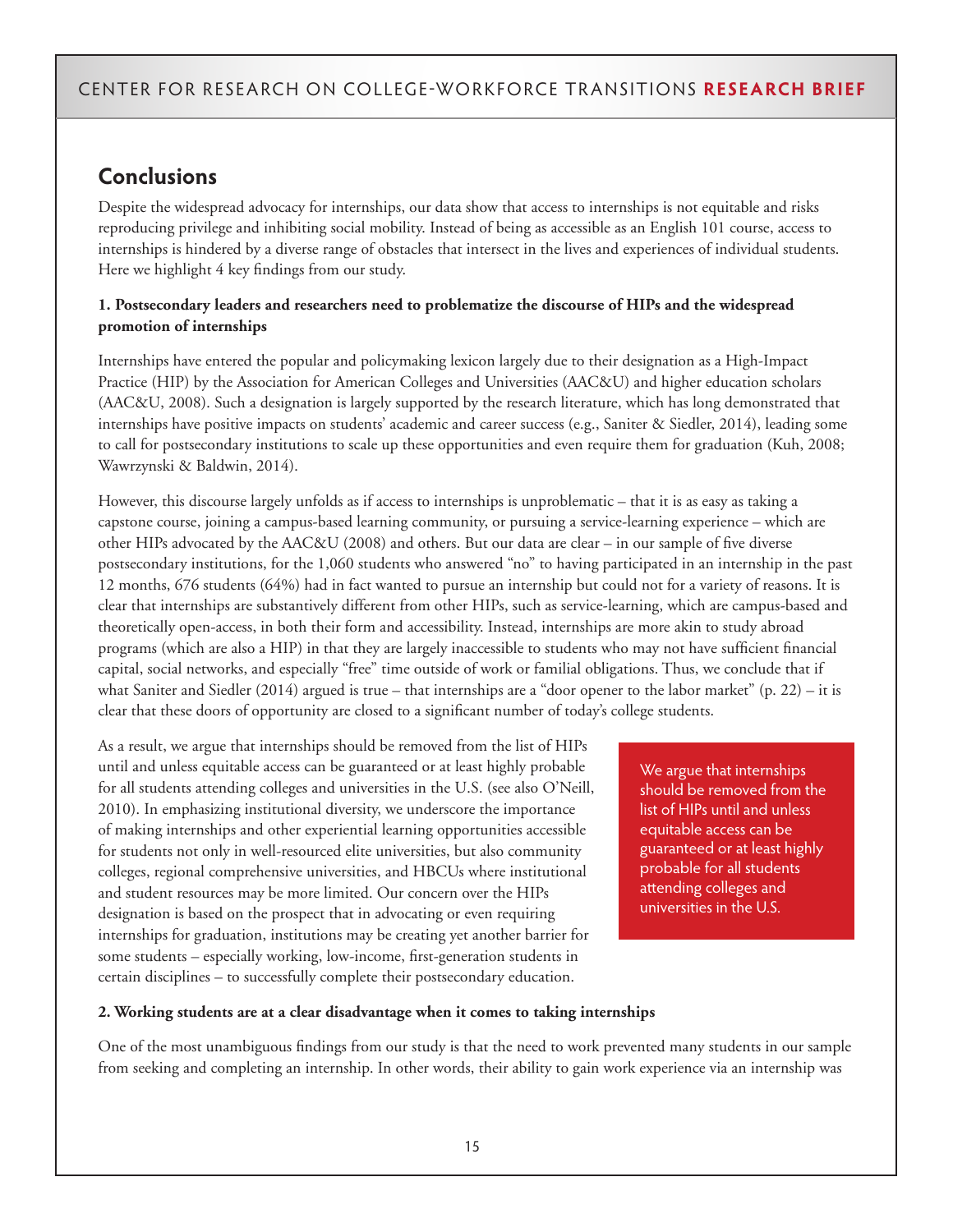inhibited by their current paid work, since it represented an important source of income to support themselves and/ or their families. Consider that in 2017, 43% percent of full-time undergraduates and 81% of part-time students were working while attending college, with 71% of those part-time students working over 20 hours a week (National Center for Education Statistics, 2019). While these figures are lower than in 2005, the rising price of tuition and living expenses is making work an essential part of the college experience for the majority of students in the U.S., such that postsecondary educators and leaders must acknowledge that students juggling school and substantive hours at work are no longer the exception but the new normal (Perna, 2010).

Ultimately, our findings make it clear that work presents a substantial obstacle to the students in our sample to pursuing an internship. Beyond continuing to examine the dynamics among work, college and student success, future research should also investigate the impacts of work on first-generation students, who were more likely to report the barrier of working at their current jobs (65%). This could be explained by the fact that many first-generation students are working to support themselves. But prior work has also shown that these students tend to have a negative view of internships as exploitative work situations and favor academic work instead of co-curricular activities.

It is possible that the image of internships among this population of students is rather poor. Given that internships may provide students with important professional networks that may lead to future employment (Frenette, 2013; Boulton, 2019), which is especially valuable for first-generation students, it is worth exploring whether or not the mere perception of internships acts as an obstacle to participation. Consequently, one of the most pressing research and policy agendas in higher education today should be on ways to make experiential learning opportunities available for working students.

#### **3. Geography may be a critical limiting factor for access to internships**

One of the obstacles discussed by students that surprised our research team was that of geography and the ways that space, resources, and opportunity intersected for students as they considered pursuing an internship. For students at the rural HBCU, the issue was relatively straightforward, with very few organizations that could host interns near the university, except a large automotive parts manufacturer and the service, food, and retail sector establishments that encircle most cities and towns. The spatial dimensions of internship opportunity and access are interesting to consider in light of growing research on what some call "education deserts," or locations where few or no colleges or universities are located (Blagg & Chingos, 2016; Hillman, 2016). The idea of education deserts is in part based on long-standing interests in public health and community food security in "food deserts," or areas lacking access to healthy and affordable food, which in turn may exacerbate poor health outcomes of nearby residents by forcing them to shop at nearby bodegas or fast food outlets (Cummins & Macintyre, 2002). In a similar fashion, the lack of nearby postsecondary institutions may make the problem and process of a student choosing which college to attend less an issue of information, expectation, and preference, and one that is structurally constrained and delimited by the students' geographic location.

While it may be tempting to elaborate on these ideas by proposing that internship deserts exist, it is instructive to consider critiques of the influential food desert idea. These critiques include suggestions of geographic determinism, largely based on evidence that food shopping behaviors are not solely (or even primarily) shaped by proximity (Antin & Hora, 2005; Cannuscio et al, 2013; Cummins, Petticrew, Higgins, Findlay & Sparks, 2005), and that issues of price, habit, culture, time and space collectively shape food choice and diet (Antin & Hunt, 2012). Similarly, students appear to identify, select, and then pursue internships based on a host of criterion that include but are not limited to spatially proximate availability. In making this observation we are not claiming that physical access is unimportant, but instead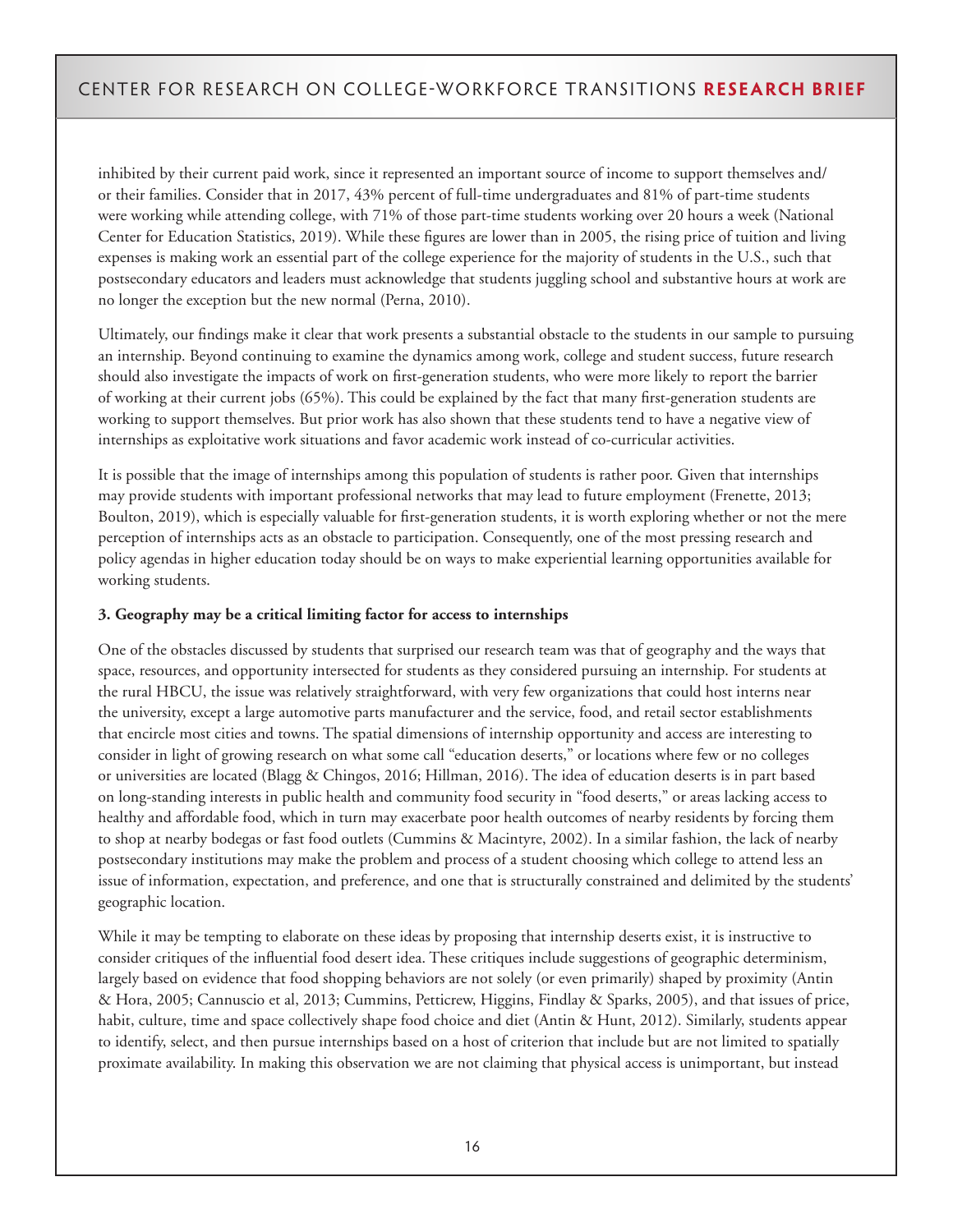that the notion of a "desert" of internships would over-state the impact of geography at the expense of other issues documented in our study such as work, heavy course loads, problems with public transportation, discipline-specific shortages, and so on. Further, potential responses to the lack of nearby internships such as online experiences, courseembedded projects, undergraduate research, and subsidized relocations have the potential to mitigate the issue of spatial opportunity.

#### **4. Multiple barriers to internships intersect and inhibit many students' opportunities**

Finally, one of the primary contributions of our study to the literature on college internships is the documentation of how obstacles such as the lack of opportunities in certain disciplines, travel and relocation barriers, and the need to work does not operate in isolation as singular forces, but instead these barriers intersect and function as collective constraints on students' lives and opportunities. In considering how multiple financial, socio-cultural, and institutional forces and structures constrain student opportunity, it is also instructive to consider two theoretical frameworks that address these very issues. First, Bourdieu's (1986) theory of practice asserts that individuals' positions in society are shaped by their possession of certain forms of capital, and how a given field of structured opportunities rewards (or not) these dispositions. With respect to internships, it is clear that a students' possession of financial and social capital greatly enhances their prospects of securing and then completing these experiences which may "open the doors" to career opportunities (Saniter & Siedler, 2014). In this way, Bourdieu's focus on capital as a critical precursor to social mobility and positioning sheds light on the ways in which internships can serve as a vehicle for reproducing privilege, power, and position (see also Martin, 2001).

Second, intersectionality theory scrutinizes the way that overlapping structural features in social life (e.g., hiring discrimination, unequally resourced schools, etc.) act to oppress and marginalize particular identities and peoples, while also explaining how individuals have overlapping identities that impact how they are seen and treated (Crenshaw, 1991; Nunez, 2014). An intersectional perspective is relevant to the current topic of internships because it helps to explain how multiple obstacles may intersect and impact an individuals' life and opportunities, while also highlighting the structural inequalities that continue to exist in our educational system and labor markets (Curiale, 2009; Perlin, 2012). In the case of the students in our data, we do not claim that all students reporting obstacles to internships are marginalized – in fact, several were white, middle-class students working at well-paying jobs – but we do argue that the opportunity structures in place can serve to reproduce class privilege, and keep first-generation, low-income, and/or working students from reaping the benefits of an internship experience.

# **Implications for research, policy and practice**

Our study clearly indicates that while an internship may open the doors of opportunity for some, access to these potentially transformative experiences are by no means available to all college students, and instead may represent yet another obstacle to social mobility as well as a vehicle for reproducing privilege and power. Of course, these barriers are unfortunate for all students, but may be especially problematic for low-income, first-generation, and/or minoritized students for whom an internship may be an especially valuable professional experience. Future research on the complex and multi-faceted barriers to internship participation is essential, especially in this era of HIPs and an increasing focus on college and university campuses on student employability.

Perhaps more important than additional empirical research, however, is applied or translational research that examines real-world problems of practice in ways that generate useful and actionable evidence that can be used by practitioners and policymakers on the ground (Coburn & Penuel, 2016; Sackett, Goldrick-Rab & Broton, 2016; Woolf, 2008). As different types of internship and experiential learning programs are introduced that attempt to avoid and/or address the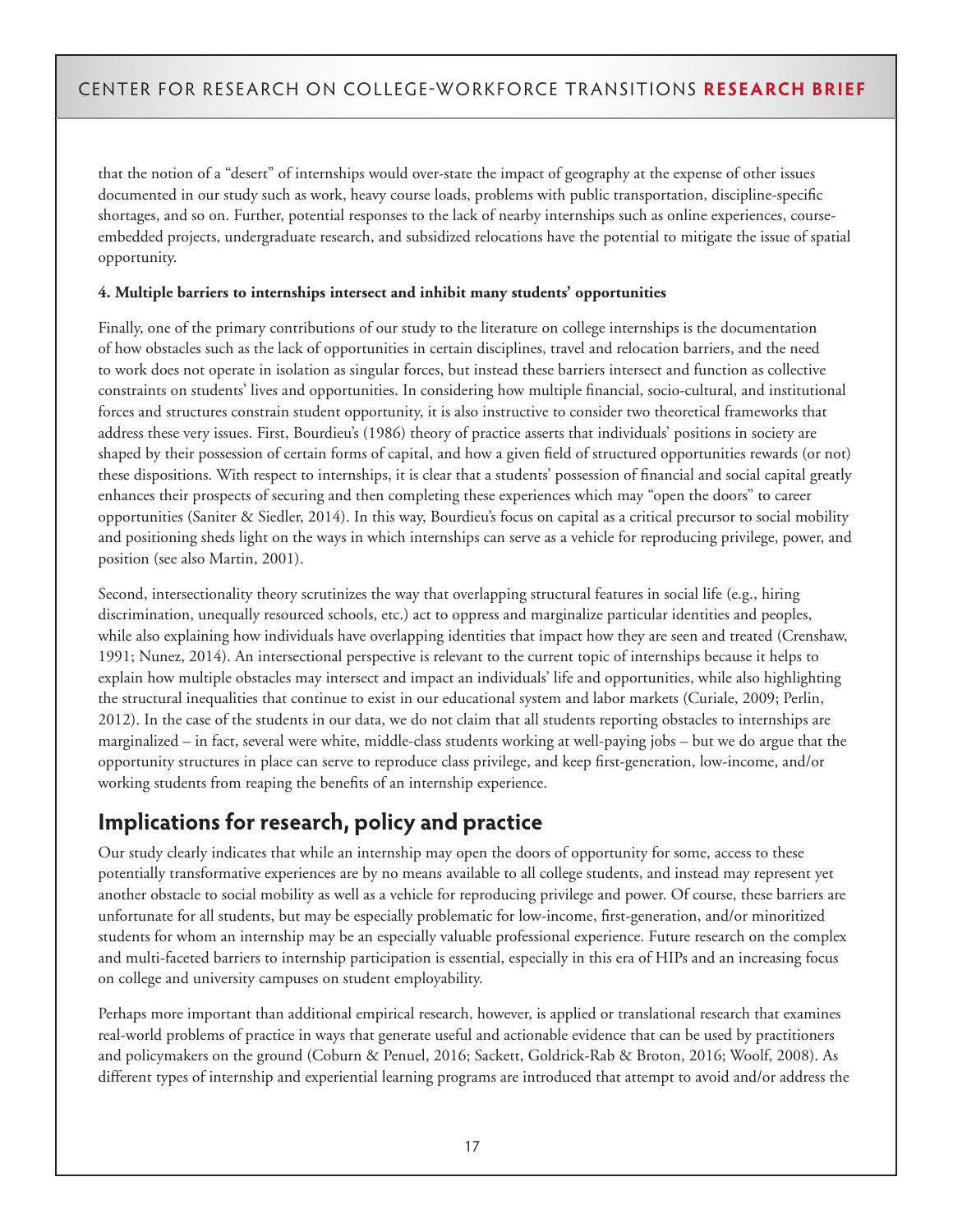obstacles outlined in this paper **– making work-study funds available for on- or off-campus internships, subsidies for unpaid internships, course-embedded projects, and online experiences –** it will be important for rigorous research and program evaluation to scrutinize their impacts and potential scalability. Furthermore, specific actions that can be taken to help level the playing field of internship access is to reduce the need to work while in college via increasing need-based aid and state support for public higher education, and for institutions to consider ways that oncampus employment can facilitate student success and to foster a campus culture that explicitly supports the unique needs of working students (Perna, 2010).

Ultimately, addressing and ameliorating the challenges to internship access will require not only such applied scholarship, but also collaboration among the various stakeholders of the internship process, including college educators, advisers, and administrators, employers, and policymakers, and a collective commitment to ensuring that higher education serves to enhance and not inhibit students' social mobility and career prospects.

## **References**

- Allen, K., Quinn, J., Hollingworth, S., & Rose, A. (2013). Becoming employable students and 'ideal'creative workers: exclusion and inequality in higher education work placements. *British Journal of Sociology of Education, 34*(3), 431- 452.
- Ashley, L., Duberley, J., Sommerlad, H., & Scholarios, D. (2015). *A qualitative evaluation of non-educational barriers to the elite professions.* London: Social Mobility and Child Poverty Commission.
- Barnett-Vanes, A., Kedia, T., & Anyangwe, S. (2014). Equitable access for global health internships: insights and strategies at WHO headquarters. *The Lancet Global Health, 2*(5), e257-e259.

Becker, G. S. (1962). Investment in human capital: A theoretical analysis. *Journal of Political Economy, 70*(5), 9-49.

- Blagg, K., & Chingos, M. (2016). *Choice deserts: How geography limits the potential impact of earnings data on higher education.* Urban Institute. Washington, DC.
- Boulton, C. (2015). Under the cloak of whiteness: A circuit of culture analysis of opportunity hoarding and colourblind racism inside US advertising internship programs. tripleC: Communication, Capitalism & Critique. *Open Access Journal for a Global Sustainable Information Society, 13*(2), 390-403.
- Bourdieu, P. (1977). *Outline of a Theory of Practice (Vol. 16).* Cambridge university press.
- Bourdieu, P. (1986). The forms of capital. In J. Richardson (Ed.), *Handbook of theory and research for the sociology of education* (pp. 241–258). New York: Greenwood.
- Cannuscio, C. C., Tappe, K., Hillier, A., Buttenheim, A., Karpyn, A., & Glanz, K. (2013). Urban food environments and residents' shopping behaviors. *American journal of preventive medicine, 45*(5), 606-614.
- Coburn, C. E., & Penuel, W. R. (2016). Research–practice partnerships in education: Outcomes, dynamics, and open questions. *Educational Researcher, 45*(1), 48-54.
- Crain, A. (2016). *Understanding the impact of unpaid internships on college student career development and employment outcomes.* Bethlehem, PA: NACE Foundation. Retrieved from National Association of Colleges and Employers website: [https://www.naceweb.org/uploadedfiles/files/2016/guide/the-impact-of-unpaid-internships-on-career](https://www.naceweb.org/uploadedfiles/files/2016/guide/the-impact-of-unpaid-internships-on-career-development.pdf)[development.pdf](https://www.naceweb.org/uploadedfiles/files/2016/guide/the-impact-of-unpaid-internships-on-career-development.pdf)
- Crenshaw, K. (1991). Mapping the margins: Identity politics, intersectionality, and violence against women. *Stanford Law Review, 43*(6), 1241-1299.
- Cummins, S., Petticrew, M., Higgins, C., Findlay, A., & Sparks, L. (2005). Large scale food retailing as an intervention for diet and health: quasi-experimental evaluation of a natural experiment. *Journal of Epidemiology & Community Health, 59*(12), 1035-1040.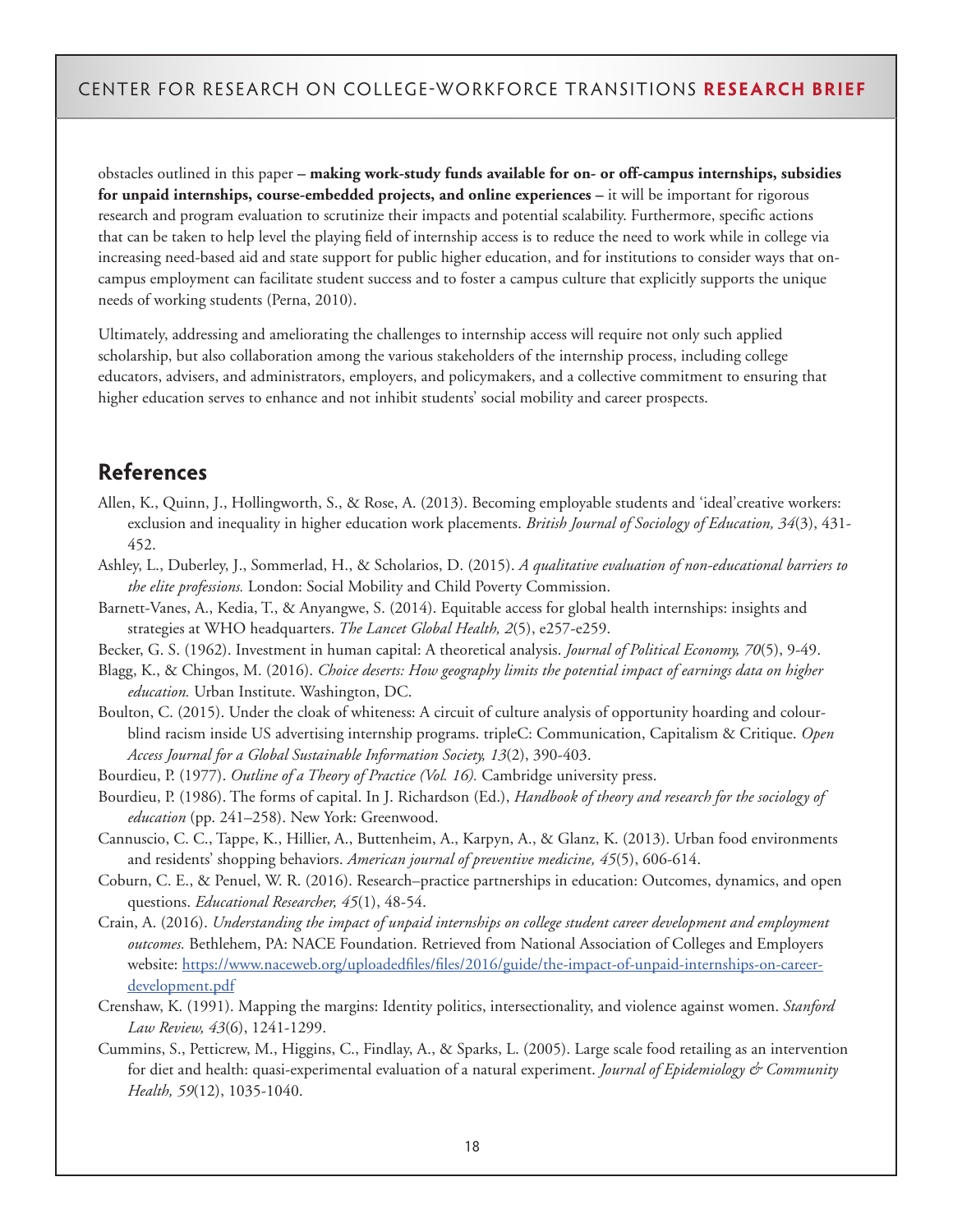- Cummins, S., & Macintyre, S. (2002). "Food deserts"— evidence and assumption in health policy making. *Bmj, 325*(7361), 436-438.
- Curiale, J. L. (2009). America's new glass ceiling: unpaid internships, the Fair Labor Standards Act, and the urgent need for change. *Hastings LJ, 61,* 1531.
- DiRienzo, D. F. (2016). Student perceptions of unpaid internships in the arts, entertainment, and media industry: A survey of lower income students' ability to participate in internships. (Doctoral dissertation). Retrieved from: [https://fisherpub.sjfc.edu/education\\_etd/258/](https://fisherpub.sjfc.edu/education_etd/258/)
- Finley, A., & McNair, T. (2013). *Assessing underserved students' engagement in high-impact practices.* Washington, DC. Association of American Colleges and Universities.
- Foulkes, I. (2015). How a UN intern was forced to live in a tent in Geneva. BBC News. Accessed at: [https://www.bbc.](https://www.bbc.com/news/world-europe-33893384) [com/news/world-europe-33893384](https://www.bbc.com/news/world-europe-33893384).
- Frenette, A. (2013). Making the intern economy: Role and career challenges of the music industry intern. *Work and Occupations, 40*(4), 364-397.
- Harvey, A., & Reyes, K. (2015). Employability and equity: A comparative international analysis. R*esearch and Development in Higher Education: Learning for Life and Work in a Complex World*, 200-211.
- Hillman, N. W. (2016). Geography of college opportunity: The case of education deserts. *American Educational Research Journal, 53*(4), 987-1021.
- Knemeyer, A. M., & Murphy, P. R. (2002). Logistics internships: Employer and student perspectives. *International Journal of Physical Distribution & Logistics Management, 32*(2), 135-152.
- Kuh, G. D. (2008). *High-impact educational practices: What they are, who has access to them, and why they matter.*  Washington, DC: Association of American Colleges and Universities.
- Lin, N. (2001). *Social capital: A theory of social structure and action.* New York: Cambridge University Press.
- Maelah, R., Muhammaddun Mohamed, Z., Ramli, R., & Aman, A. (2014). Internship for accounting undergraduates: comparative insights from stakeholders. *Education+Training, 56*(6), 482-502.
- Martin, J. L. (2003). What is field theory? *American Journal of Sociology, 109*(1), 1-49.
- Matsumoto, C. M. A. (2015). Internships in the communication discipline: Forging a pathway through the barriers (Doctoral dissertation).
- McHugh, P. P. (2017). The impact of compensation, supervision and work design on internship efficacy: implications for educators, employers and prospective interns. *Journal of Education and Work, 30*(4), 367-382.
- Milburn, A. (2009). *Unleashing aspiration: the final report of the panel on fair access to the professions.* London: Cabinet Office.
- Murphy, D., Merritt, W., & Gibbons, S. (2013). Student and supervisor perspectives on the benefits of criminal justice internships. *Journal of Criminal Justice Education, 24*(2), 235-250.
- Núñez, A. M. (2014). Employing multilevel intersectionality in educational research: Latino identities, contexts, and college access. *Educational Researcher, 43*(2), 85-92.
- Nunley, J. M., Pugh, A., Romero, N., & Seals, R. A. (2016). College major, internship experience, and employment opportunities: Estimates from a résumé audit. *Labour Economics, 38,* 37-46.
- O'Connor, H., & Bodicoat, M. (2017). Exploitation or opportunity? Student perceptions of internships in enhancing employability skills. *British Journal of Sociology of Education, 38*(4), 435-449.
- O'Neill, N. (2010). Internships as a high-impact practice: Some reflections on quality. *Peer Review, 12*(4), 4-8.
- Parks-Yancy, R. (2012). Interactions into opportunities: Career management for low-income, first-generation African American college students. *Journal of College Student Development, 53*(4), 510-523.
- Perna, L. (2010). *Understanding the working college student: New research and its implications for policy and practice.*  Sterling, VA: Stylus.